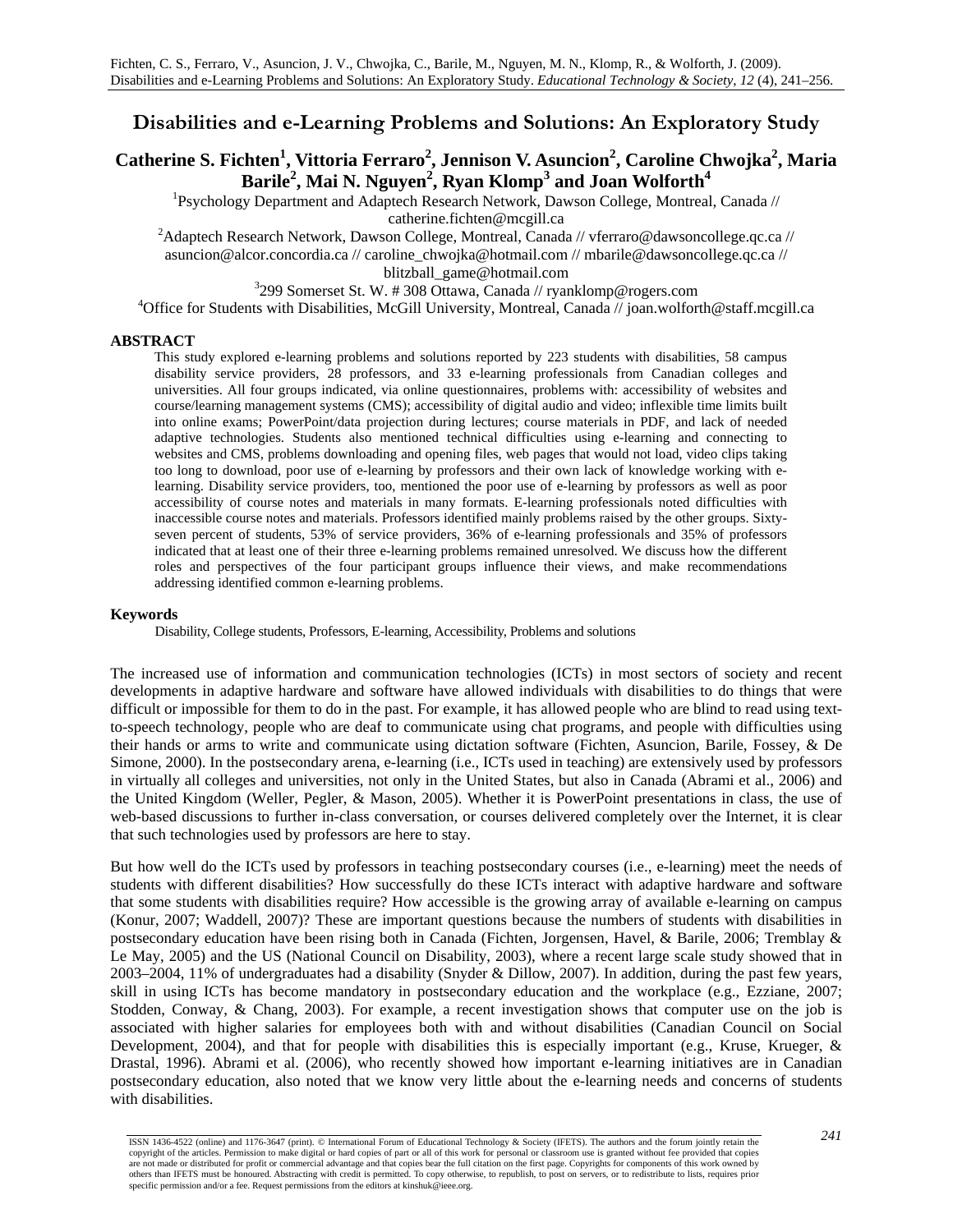E-learning can promote the inclusion of students with various disabilities (Di Iorio, Feliziani, Mirri, Salomoni, & Vitali, 2006). For example, online courses provide enhanced opportunities for people who, because of climate, health, transportation or physical accessibility, experience barriers to attending classroom-based courses (e.g., Debenham, 2002). Similarly, in traditional classes students who have print impairments can access course notes and handouts on the course website without assistance, so long as these are designed to be accessible.

In spite of the tremendous opportunities afforded by e-learning for learners with disabilities there are a variety of barriers that interfere with their effective use. A brief primer on how students with different disabilities use ICTs can be found in Fichten, Asuncion, Barile, Fossey, and De Simone (2000). A key concern is that faculty and individuals accountable for supporting and implementing e-learning within postsecondary institutions, in the rush to integrate technology into teaching, fail to think about the accessibility needs of students with various disabilities (Bissonnette, 2006). For example, those in charge of supporting and deploying e-learning generally do not confirm ahead of time whether newly purchased academic software is compatible with adaptive software that reads what is on the screen to individuals with print impairments. PowerPoint presentations in class, if not posted online ahead of time, can cause difficulties for students with visual and other disabilities requiring adaptive software to read and follow the presentation. Video clips posted on a course website with no captioning can pose problems for students with hearing impairments. Websites can pose problems for students with learning, visual, and neuromuscular disabilities even when they use adaptive software such as screen magnification, screen reading, and dictation software (Burgstahler, Corrigan, & McCarter, 2005; Bohman, 2007; Roberts & Stodden, 2005; Sharpe, Johnson, Izzo, & Murray, 2005).

At least four postsecondary groupings have a stake in accessibility and e-learning in colleges and universities: the students themselves, service providers who provide disability related services to the campus community, professors who use and implement e-learning in their courses, and the e-learning professionals on campus who provide leadership, choose e-learning for campus-wide use and provide help and assistance with e-learning and other ICTs. Because of their different perspectives, these four groups are likely to have different views about e-learning accessibility (Fichten, Asuncion, Barile, Fossey, & Robillard, 2001).

There have been studies related to the ICT needs and concerns of students with disabilities, including e-learning, where the participants were campus disability service providers (e.g., Stodden, Roberts, Picklesimer, Jackson, & Chang, 2006), postsecondary graduates (Sharpe et al., 2005), assistive technologists (Thompson, 2004), and professors (Vogel, Leyser, Burgstahler, Sligar, & Zecker, 2006). These studies all had different goals, used different questions, and had different sampling limitations, making their findings impossible to compare. In addition, in none of these studies did a number of different groups answer the same questions about the problems they experienced with e-learning and about how these were resolved. Perhaps more important, none of these studies included the endusers — current students with disabilities — in their samples.

In the present study, which forms part of a larger investigation of e-learning (Asuncion, Fichten, & Barile, 2007), we examine the perspectives of the four key stakeholders about the accessibility of e-learning: postsecondary students with a variety of disabilities, campus disability service providers, professors, and e-learning professionals. We examine both problems and solutions as experienced in Canadian junior/community colleges and universities and also assess the benefits of e-learning as experienced by the students themselves. Based on the findings, we make recommendations about addressing common e-learning problems encountered in postsecondary education and about how the different roles and perspectives of the four participant groups influence their views. It is important to note this is an exploratory, descriptive study that is not theoretically based. Its main objective is to compare the views of the four groups, to suggest hypotheses for future investigations, and to propose recommendations based on available information.

## **Method**

## **Participants**

Two hundred twenty-three Canadian university and junior/community college students with various disabilities (74 males, 149 females), 58 campus disability service providers (15 males, 43 females), 28 professors (10 males, 18 females), and 33 campus e-learning professionals (16 males, 17 females) participated. Participants studied or worked at 318 Canadian postsecondary institutions.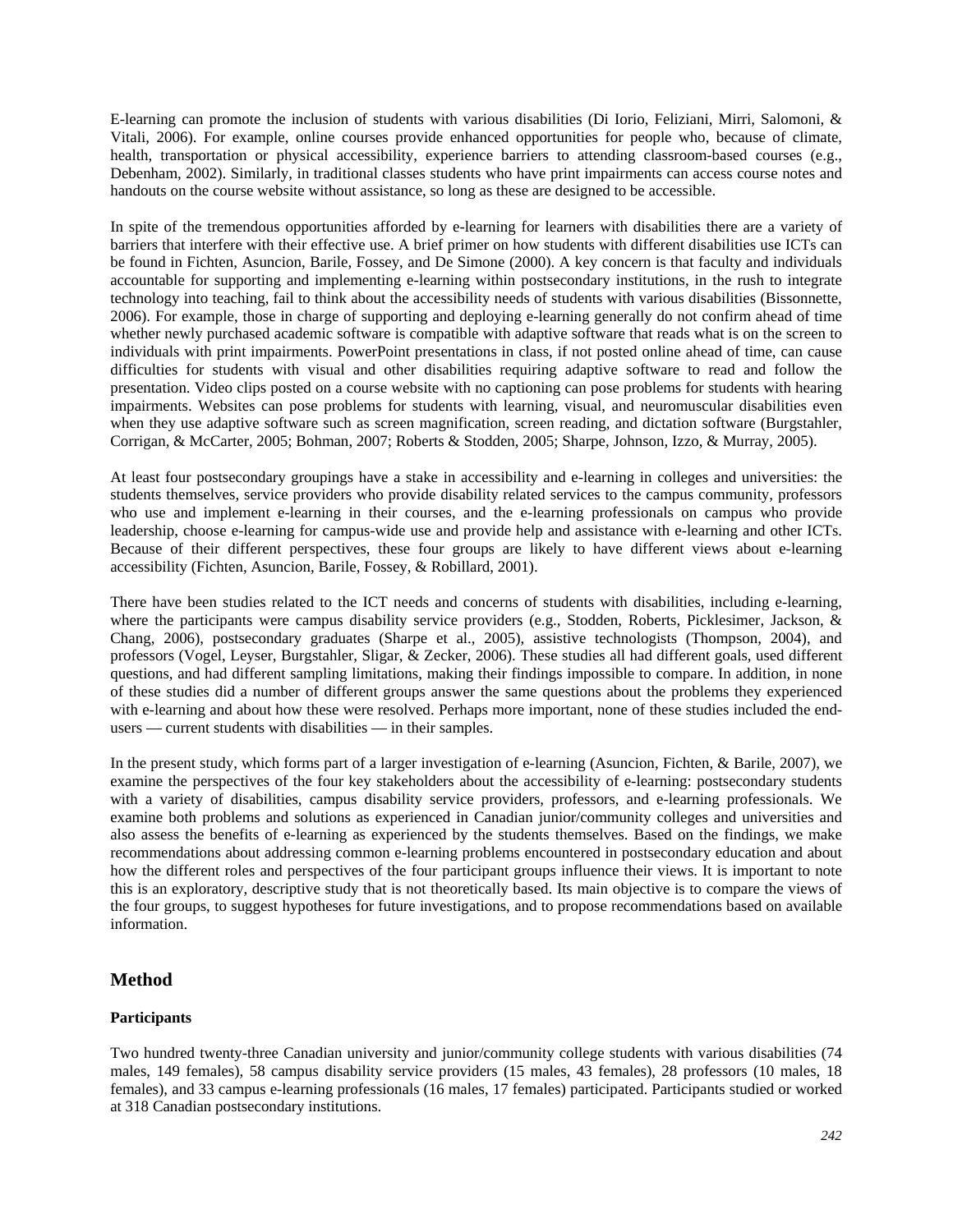Students with disabilities had taken at least one course in the last three years that used some form of e-learning. Eighty-two students were enrolled in a Canadian junior/community college and 136 in a university; 5 did not specify this information. Seventy-three were pursuing a college certificate or diploma, 97 an undergraduate degree, 19 a university certificate or diploma, 26 a graduate degree and 5 students pursued other credentials. Students had a mean age of 27 ( $SD = 7.82$ , range = 19–59, median =25). Numbers do not always total the entire sample because some participants did not answer all questions.

Table 1 shows that the most common impairment (41%) noted by students was a learning disability, followed by mobility impairment (23%). Of the 223 students, 100 (45%) reported more than one impairment for a total of 381 impairments. Students were enrolled in a variety of disciplines such as arts, science, nursing, engineering, law, and physiotherapy.

| Disability/Impairment                 | Percentage  |
|---------------------------------------|-------------|
|                                       | of Students |
| Learning disability                   | 41%         |
| Mobility impairment / wheelchair user | 23%         |
| ADD/ADHD                              | 21%         |
| Psychological/psychiatric disability  | 17%         |
| Health / medically related impairment | 16%         |
| Deaf / hard of hearing                | 13%         |
| Difficulty using hands and/or arms    | 12%         |
| Visual impairment: low vision         | 11%         |
| Neurological impairment               | 11%         |
| Speech or communication impairment    | 3%          |
| <b>Totally blind</b>                  | 2%          |
| Other                                 | 1%          |

| Table 1. Percentage of Students Indicating Various |  |
|----------------------------------------------------|--|
| Disabilities/Impairments                           |  |

|  |  |  |  |  |  | Note. The 223 students indicated 381 impairments. |
|--|--|--|--|--|--|---------------------------------------------------|
|--|--|--|--|--|--|---------------------------------------------------|

Thirty-three campus disability service providers worked at a junior/community college and 23 at a university. One worked at another type of postsecondary institution. They had worked providing services an average of 7 years (range  $= 1-22$  years,  $SD = 5$ , median  $= 5$ ). They indicated that an average of 280 students (*SD* = 309, range  $= 4-$ 1100) were registered to receive services from their office. However, there was a very large range and the median of 130 is probably a better measure of central tendency than the mean in this case.

All professors had taught at least one student with a disability during the last three years in a course where they used some form of e-learning. Seventeen worked at a junior/community college and 10 at a university. One failed to specify a school. They taught in a variety of disciplines from arts, science and commerce, to communications and millwright technology. They had taught an average of 25 students with disabilities  $(SD = 84$ , range  $1-450$ , median = 6) during the past three years. Given the great range and the variability, the median of 6 students probably represents a better central tendency. They had been teaching in postsecondary education for a mean of 10 years ( $SD = 7$ , range  $= 1-25$  years, median  $=11$ ). Professors had used e-learning for a mean of 5 years (*SD* = 3.13, range = 1–12 years, median  $=$  5).

Seventeen e-learning professionals worked at a junior/community college and 16 at a university. They worked at 32 postsecondary institutions for an average of 18 years  $(SD = 9)$ , range 2–35, median 20 years), eight of these in the elearning field (*SD* = 4, range 1–16, median 8). Their job titles were varied and included Help Desk Intern, Distance Education Specialist, and Director of Educational Media Development.

#### **Procedure**

#### *Participant Recruitment*

Four methods were used to recruit potential participants: email discussion lists focusing on Canadian postsecondary education or e-learning, our project partners (National Educational Association of Disabled Students, Canadian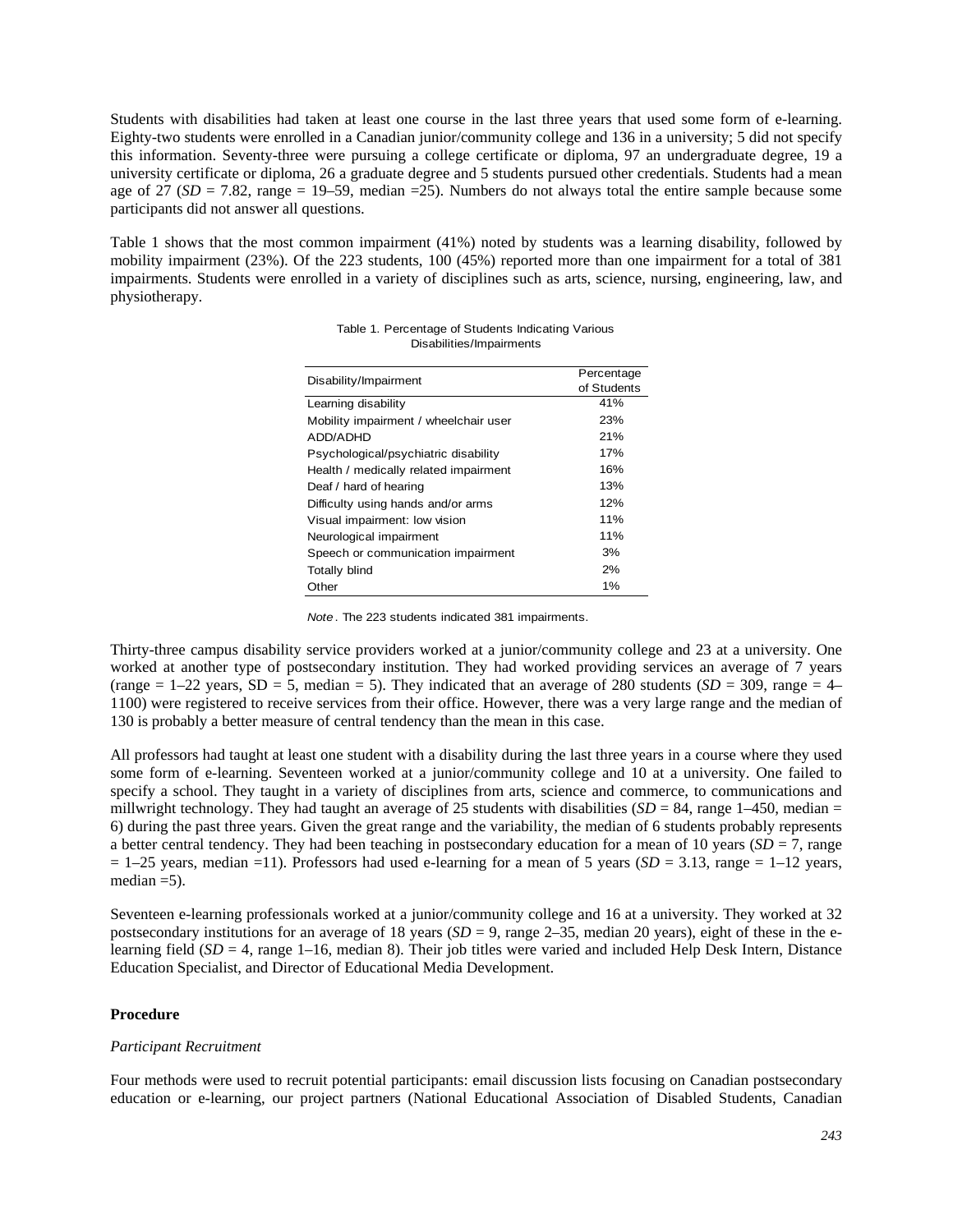Association of Disability Service Providers in Postsecondary Education, and the Adaptech Research Network), reaching out to previous research participants who expressed willingness to participate in future studies and, in the cases of professors and e-learning professionals, where we had challenges finding participants, we asked our campus disability service provider contacts to recommend potential participants, whom we contacted by phone or email. In all cases, participants who indicated their interest were directed to a website where they read the consent form which provided information about the study, including the draw for four \$100 gift certificates to a large online computer store for each group. Clicking on the "I consent" button brought participants to the online questionnaire for their specific group.

#### *Online Questionnaire*

This was administered in the first half of 2006. The online package, one each for the four participant groups, consisted of demographic questions, closed-ended e-learning related questions required for the larger investigation, open-ended questions of the present study, and a coupon to enter the draw for the gift certificate. Questions were developed in consultation with the project team and project partners. Questions were pilot tested to uncover problems. These were also tested to ensure they were technologically accessible by key informant students with different disabilities. Once complete, we conducted four-week test-retest reliability testing of the closed-ended questions. Questions with poor reliability were omitted from the final questionnaires, which are available from the first author.

*Demographic questions.* We asked all participants about their sex and the name of their school. We also asked: students about their field of studies, the nature of their disabilities, and the adaptive computer technologies they used; professors about their discipline, the numbers of years they taught in postsecondary education, and the number of students with disabilities they had taught during the past 3 years; disability service providers how long they had worked providing services to postsecondary students with disabilities; and e-learning professionals how long they had worked in postsecondary education and their job title. We have used most of these questions in previous studies (Fichten, Barile, & Asuncion, 1999; Fossey et al., 2005).

*Definitions of e-learning and accessibility.* E-learning was defined in the questionnaires as referring to the range of information and communication technologies that professors use when teaching their courses entirely in the classroom, entirely online, or a combination of both. E-learning includes (but is not limited to) the use of the Internet (e.g., course web pages, lectures delivered live online), CD-ROMs, and presentation tools (e.g., PowerPoint). Accessibility was defined as incorporating usability concepts and referring to the ability of students, regardless of their disability, to easily and independently use e-learning. We noted that for some learners this may require adaptive technology (e.g., software that reads what is on the screen).

*E-learning benefits, problems and solutions.* We asked students to write, in free-form text boxes, three benefits of using e-learning. We also asked all participants to respond to the following questions, "Indicate three problems you have encountered using e-learning. How was each resolved? (if not resolved write 'unresolved')" and provided them with three pairs of free-form text boxes.

*Coding problems, solutions, and benefits questions.* A coding manual consisting of 28 categories of Problems, 18 categories of Solutions, and 21 categories of Benefits of using e-learning was developed, based on the open-ended responses that participants provided. Three trained research assistants classified responses. Inter-rater agreements for Problems, Solutions, and Benefits based on five random spot-checks of reliability ranged from 61% to 87%. All discrepancies were resolved by consensus.

## **Results**

#### *Adaptive Technologies*

One hundred thirty-nine students (62%) indicated that they required adaptive technology (i.e., adaptive hardware and/or software) to use e-learning effectively (e.g., software that improves writing quality, screen reader, dictation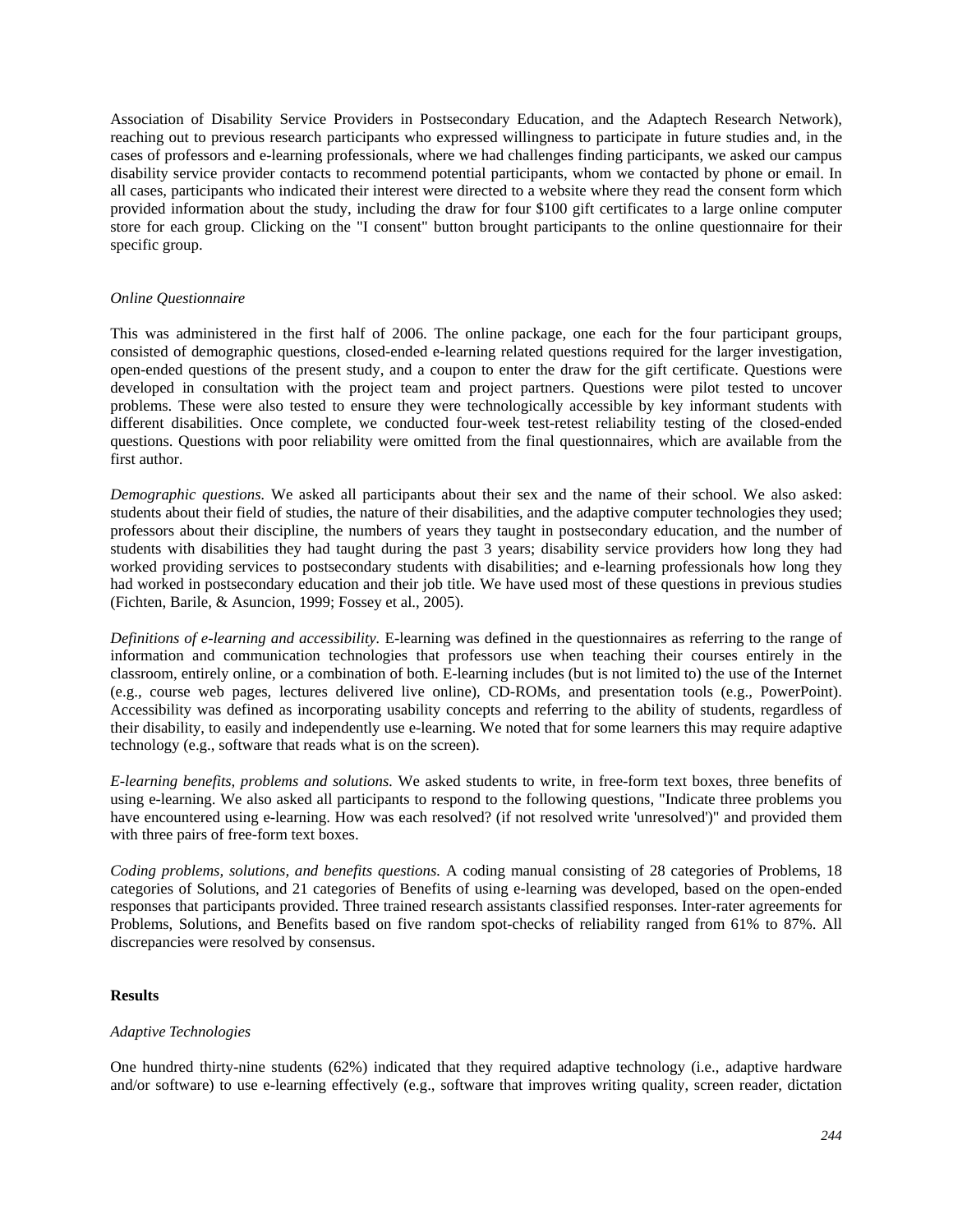software). There was no significant difference in the number of e-learning problems indicated by students who did and those who did not use adaptive technologies ( $M = 2.12$  and  $M = 2.22$ , respectively,  $t(167) = .68$ ,  $p = .50$ ).

The 139 students who required adaptive technologies to use e-learning reported 368 different technologies, indicating a mean of 2.65 different technologies per student. Table 2 shows that the most commonly used technology was software that helps with writing followed by software that reads what is on the screen. Table 2 also shows that most students felt they could use their adaptive technologies effectively, although there was substantial variability in responses.

| <b>Benefit Category</b>                                            | Percentage of<br>Students | Number of<br><b>Students</b> |
|--------------------------------------------------------------------|---------------------------|------------------------------|
| Availability of online course notes                                | 41%                       | 87                           |
| Helps learning/academic success                                    | 21%                       | 46                           |
| Helps understand course lecture/content                            | 20%                       | 42                           |
| Benefit other than those listed                                    | 19%                       | 41                           |
| Ability to work at own pace                                        | 18%                       | 38                           |
| Ability to work/learn from home                                    | 17%                       | 37                           |
| Availability of online course materials/resources other than notes | 16%                       | 34                           |
| Helps organization/time management                                 | 15%                       | 33                           |
| Convenience communicating with peers/professors                    | 15%                       | 32                           |
| Availability of information anywhere / any time                    | 10%                       | 22                           |
| Feel more independent / confident / less stressed                  | 9%                        | 19                           |
| Saves time                                                         | 9%                        | 19                           |
| Allows use of adaptive technology/software                         | 8%                        | 18                           |
| Ability to keep up with the rest of the class                      | 6%                        | 13                           |
| Makes classes more interesting and stimulating                     | 5%                        | 10                           |
| Availability of materials in alternate formats                     | 4%                        | 8                            |
| Learn more about technology                                        | 4%                        | 8                            |
| Ability to be anonymous / reduces social anxiety                   | 3%                        | $\overline{7}$               |
| Less materials to transport                                        | 3%                        | 7                            |
| Saves money                                                        | 2%                        | 4                            |

Table 3. Percentage of Students with Disabilities Reporting Each Benefit Category

Table 2. Adaptive Computer Technologies Used by Students in Rank Order

|                                                                    |                               |                                    |      | How Effectively Student<br>Can Use the Technology <sup>2</sup> |
|--------------------------------------------------------------------|-------------------------------|------------------------------------|------|----------------------------------------------------------------|
| Adaptive Computer Technology                                       | Percent of<br><b>Students</b> | Number of<br>Students <sup>1</sup> | Mean | Std. Deviation                                                 |
| Software that helps with writing (e.g., Inspiration, WYNN)         | 60%                           | 83                                 | 5.12 | 1.36                                                           |
| Software that reads what is on the screen (e.g., JAWS, ReadPlease) | 50%                           | 69                                 | 5.31 | 1.02                                                           |
| Scanning and optical character recognition (OCR)                   | 35%                           | 49                                 | 4.78 | 1.75                                                           |
| Voice dictation software                                           | 34%                           | 47                                 | 4.56 | 1.56                                                           |
| Software that magnifies what is on the screen                      | 24%                           | 34                                 | 5.03 | 1.47                                                           |
| Large screen monitor                                               | 24%                           | 33                                 | n/a  | n/a                                                            |
| Adapted mouse                                                      | 14%                           | 19                                 | 4.25 | 2.11                                                           |
| Adapted keyboard                                                   | 13%                           | 18                                 | 4.35 | 1.93                                                           |
| Other                                                              | 7%                            | 11                                 | n/a  | n/a                                                            |
| Refreshable Braille display                                        | 4%                            | 5                                  | 4.00 | 2.74                                                           |

<sup>1</sup> 139 students reported using at least one adaptive computer technolgy; several indicated using more than one.

<sup>2</sup> Six point scale, with higher scores indicating being able to use the technology more effectively.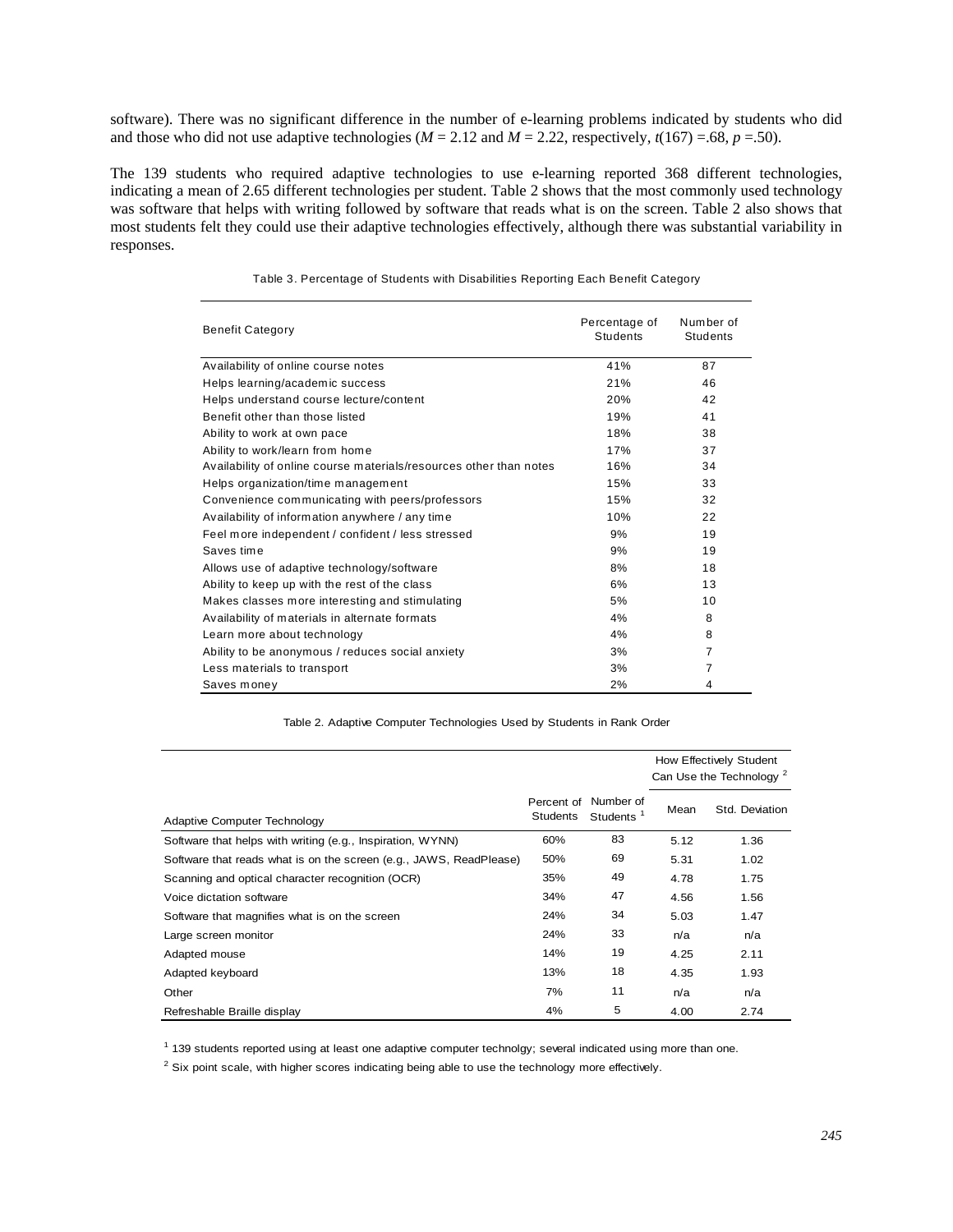## **Benefits**

The 214 students who responded to this question indicated 578 Benefits. Table 3 shows the percentage of students who indicated each Benefit in rank order. This shows that the most common benefit, noted by 41% of students, was the availability of online course notes.

|                                                                         |                        |                   | . و.                                                                                                                  |
|-------------------------------------------------------------------------|------------------------|-------------------|-----------------------------------------------------------------------------------------------------------------------|
| Problem Category                                                        |                        |                   | Percent of Participants from the Four Groups                                                                          |
| Inaccessibility of websites / course management                         | 20%                    | Χ                 |                                                                                                                       |
| systems                                                                 | 37%                    | (3, 284)          |                                                                                                                       |
|                                                                         | 24%                    | 7.59              |                                                                                                                       |
| <b>Technical difficulties</b>                                           | 36%<br>20%             | $p = .055$<br>X.  |                                                                                                                       |
|                                                                         | 4%                     | (3,284)           |                                                                                                                       |
|                                                                         | 0%                     | 8.72              |                                                                                                                       |
|                                                                         | 0%<br>15%              | $p = .033'$<br>X  | Legend<br>Students with disabilities                                                                                  |
| Poor use of eLearning by professors                                     | 11%                    | (3,284)           | Disability service providers                                                                                          |
|                                                                         | 5%                     | 5.42              | <u> III III III III III III III III II</u><br>Professors                                                              |
|                                                                         | 0%                     | $p = .144$        | eLearning professionals                                                                                               |
| Difficulty connecting to websites/ course<br>management systems         | 14%<br>2%              | -X.<br>(3,284)    |                                                                                                                       |
|                                                                         | 10%                    | 7.51              |                                                                                                                       |
|                                                                         | 0%                     | $p = .057$        |                                                                                                                       |
| Students' lack of knowledge of how to use                               | 13%<br>5%              | $X^2$<br>(3,284)  |                                                                                                                       |
| eLearning                                                               | 5%                     | 4.58              |                                                                                                                       |
|                                                                         | 0%                     | $p = .205$        |                                                                                                                       |
| Lack of technology/software required for home                           | 9%<br>7%               | X.<br>(3,284)     |                                                                                                                       |
| access                                                                  | 10%                    | 0.61              |                                                                                                                       |
|                                                                         | 0%                     | $p = .895$        |                                                                                                                       |
| Inaccessibility of course notes/materials                               | 9%                     | X,                |                                                                                                                       |
|                                                                         | 12%<br>$0\%$           | (3,284)<br>16.00  |                                                                                                                       |
|                                                                         | 36%                    | $p = .001$        |                                                                                                                       |
| Professors' lack of knowledge of how to use                             | 8%                     | $X^2$             |                                                                                                                       |
| eLearning                                                               | 2%<br>0%               | (3,284)<br>2.81   |                                                                                                                       |
|                                                                         | 5%                     | $p = .422$        |                                                                                                                       |
| Inaccessibility of audio/video material                                 | 8%                     | X,                |                                                                                                                       |
|                                                                         | 7%<br>10%              | (3,284)<br>1.11   |                                                                                                                       |
|                                                                         | 14%                    | $p = .774$        |                                                                                                                       |
| Professors' lack of using eLearning                                     | 7%                     | х                 |                                                                                                                       |
|                                                                         | 4%<br>5%               | (3, 284)<br>1.14  |                                                                                                                       |
|                                                                         | $0\%$                  | $p = .768$        |                                                                                                                       |
| Lack of interaction between students and                                | 7%                     | $X^2$             |                                                                                                                       |
| professors                                                              | 2%<br>$0\%$            | (3,284)<br>2.40   |                                                                                                                       |
|                                                                         | $0\%$                  | $p = .493$        |                                                                                                                       |
| Time limits of online exams/assignments                                 | 6%                     | X,                |                                                                                                                       |
|                                                                         | 11%<br>17%             | (3, 284)<br>5.39  | <u> 1111   1111   1111   1111   1111   1111   1111   1111   1111   1111   1111   1111   1111   1111   1111   111</u>  |
|                                                                         | 18%                    | $p = .145$        |                                                                                                                       |
| Difficulty with online discussions/activities                           | 5%                     | X.                |                                                                                                                       |
|                                                                         | 4%<br>5%               | (3,284)<br>0.19   |                                                                                                                       |
|                                                                         | 5%                     | $p = .979$        |                                                                                                                       |
| Inaccessibility of PowerPoint / data projection                         | 5%                     | X                 |                                                                                                                       |
| during lectures                                                         | 12%<br>19%             | (3, 284)<br>7.55  |                                                                                                                       |
|                                                                         | 9%                     | $p = .056$        |                                                                                                                       |
| Inaccessibility of course notes/materials in PDF                        | 4%<br>11%              | $X^2$             |                                                                                                                       |
|                                                                         | 10%                    | (3,284)<br>4.49   | <u> 1999 - Jan Albert Harry Harry Harry Harry Harry Harry Harry Harry Harry Harry Harry Harry Harry Harry Harry H</u> |
|                                                                         | 9%                     | $p = .213$        |                                                                                                                       |
| Unreliable/incompatible hardware/software                               | 4%                     | $X^2$             |                                                                                                                       |
|                                                                         | 5%<br>$0\%$            | (3,284)<br>0.25   |                                                                                                                       |
|                                                                         | 0%                     | $p = .969$        |                                                                                                                       |
| Inaccessibility of course notes/materials:                              | 4%<br>5%               | X.<br>(3,284)     |                                                                                                                       |
| PowerPoint                                                              | $0\%$                  | 0.25              |                                                                                                                       |
|                                                                         | 0%                     | $p = .969$        |                                                                                                                       |
| Lack of needed adaptive technology                                      | 3%                     | $X^2$             |                                                                                                                       |
|                                                                         | 11%<br>10%             | (3,284)<br>6.95   |                                                                                                                       |
|                                                                         | 9%                     | $p = .074$        |                                                                                                                       |
| Difficulty acquiring alternate formats                                  | 3%<br>7%               | $X^2$             |                                                                                                                       |
|                                                                         | 0%                     | (3, 284)<br>2.25  |                                                                                                                       |
|                                                                         | 0%                     | $p = .523$        |                                                                                                                       |
| Inaccessibility of computer / technological                             | 2%<br>2%               | X                 |                                                                                                                       |
| facilities: ergonomic                                                   | 10%                    | (3,284)<br>4.20   |                                                                                                                       |
|                                                                         | 0%                     | $p = .240$        |                                                                                                                       |
| Cost of software/hardware                                               | 3%<br>7%               | X.<br>(3,284)     |                                                                                                                       |
|                                                                         | $0\%$                  | 2.25              |                                                                                                                       |
|                                                                         | 0%                     | $p = .523$        |                                                                                                                       |
| Inaccessibility of course content during in-class                       | 1%<br>2%               | $X^2$<br>(3, 284) |                                                                                                                       |
| lectures                                                                | $0\%$                  | 2.56              |                                                                                                                       |
|                                                                         | 0%                     | $p = .464$        |                                                                                                                       |
| Professors' lack of knowledge of how to make<br>eLearning accessible    | $<\frac{1}{2}\%$<br>7% | X.<br>(3, 284)    |                                                                                                                       |
|                                                                         | 10%                    | 10.80             |                                                                                                                       |
|                                                                         | 5%                     | $p = .013"$       |                                                                                                                       |
| Lack of technical support                                               | $<\frac{1}{2}\%$<br>4% | $X^2$<br>(3, 284) |                                                                                                                       |
|                                                                         | 10%                    | 8.94              |                                                                                                                       |
|                                                                         | 0%                     | $p = .030"$       |                                                                                                                       |
| Inaccessibility of computer/ technological facilities:<br>architectural | $<\frac{1}{2}\%$<br>0% | X.<br>(3, 284)    |                                                                                                                       |
|                                                                         | 10%                    | 9.88              |                                                                                                                       |
|                                                                         | $0\%$                  | $p = .020^*$      |                                                                                                                       |

Figure 1. Percentages of Participants Reporting Each Problem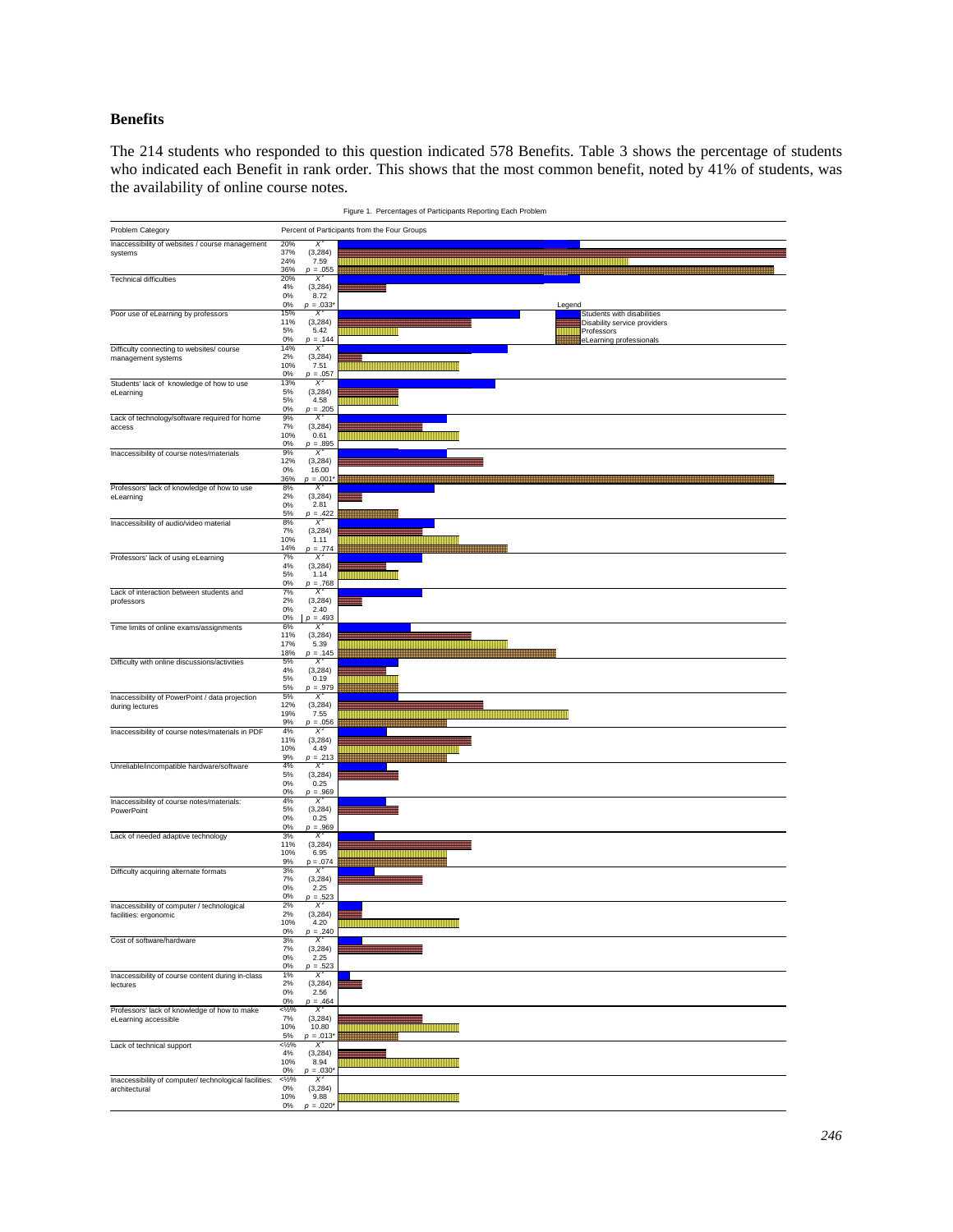#### **Problems and Solutions**

Two hundred eighty-four participants indicated at least one problem: 184 students, 57 disability service providers, 21 professors, and 22 e-learning professionals. Their responses are shown in Figure 1, which presents the percentage of participants from the four groups who indicated each of the 28 types of problems, in rank order of student responses. It should be noted that student responses are influenced by the disproportionate number of students with learning disabilities. Problems specified by at least 10% of students were, in rank order: inaccessibility of websites/course management systems, technical difficulties, poor use of e-learning by professors, difficulty connecting to websites/course management systems, and students' lack of knowledge of how to use e-learning. Figure 1 also shows that several problem areas were identified by over 10% of the other three groups, although these were noted by less than 10% of students. For example, although 19% of professors indicated problems with PowerPoint presentations in class, less than 5% of students indicated this. Similarly, while 17% of professors indicated problems with time limits on online exams, only 6% of students singled this out as problematic.

| Solution Category                                  |            |                     | Percent of Participants from the Four Groups                                                                                         |
|----------------------------------------------------|------------|---------------------|--------------------------------------------------------------------------------------------------------------------------------------|
| Unresolved                                         | 67%        | $X^2$               |                                                                                                                                      |
|                                                    | 53%        | (3, 268)            |                                                                                                                                      |
|                                                    | 35%<br>36% | 15.00               | <u> 1989 - Andrea Andrew Maria Maria Maria Andrew Maria Maria Maria Andrew Maria Maria Maria Maria Maria Maria M</u><br>┉            |
| Non-eLearning solution                             | 20%        | $p = .002$<br>$X^2$ |                                                                                                                                      |
|                                                    | 20%        | (3,268)             |                                                                                                                                      |
|                                                    | 30%        | 4.58                | <u> 1999 - Jan Albert Harry, Amerikaansk filosof (f. 1989)</u>                                                                       |
|                                                    | 5%         | $p = .205$          |                                                                                                                                      |
| Professor provided assistance                      | 12%<br>4%  | $X^2$               |                                                                                                                                      |
|                                                    | 10%        | (3,268)<br>4.22     |                                                                                                                                      |
|                                                    | 0%         | $p = .239$          |                                                                                                                                      |
| Student obtained / used technology / software      | 10%        | $X^2$               |                                                                                                                                      |
|                                                    | 7%         | (3,268)             |                                                                                                                                      |
|                                                    | 0%<br>9%   | 0.79<br>$p = .852$  | Legend                                                                                                                               |
| Obtained alternate formats                         | 9%         | $X^2$               | Students with disabilities                                                                                                           |
|                                                    | 25%        | (3,268)             | Disability service providers                                                                                                         |
|                                                    | 30%        | 18.00               | <u> 1989 - Johann John Stone, mark fra de france e format de la format de la format de la format de la format de l</u><br>Professors |
|                                                    | 32%        | $p = .000^{\circ}$  | eLearning professionals                                                                                                              |
| Devoted more time/effort                           | 8%<br>2%   | $X^2$<br>(3,268)    |                                                                                                                                      |
|                                                    | $0\%$      | 2.73                |                                                                                                                                      |
|                                                    | 0%         | $p = .435$          |                                                                                                                                      |
| eLearning specialist / technician / staff provided | 8%         | $X^2$               |                                                                                                                                      |
| assistance                                         | 2%<br>0%   | (3,268)             |                                                                                                                                      |
|                                                    | 14%        | 4.11<br>$p = .250$  |                                                                                                                                      |
| Used technology/software elsewhere                 | 7%         | $X^2$               |                                                                                                                                      |
|                                                    | 4%         | (3,268)             |                                                                                                                                      |
|                                                    | 5%         | 1.09                |                                                                                                                                      |
|                                                    | 0%<br>6%   | $p = .781$<br>$X^2$ |                                                                                                                                      |
| Friends/classmates provided assistance             | 2%         | (3,268)             | ≡                                                                                                                                    |
|                                                    | 0%         | 1.61                |                                                                                                                                      |
|                                                    | 5%         | $p = .657$          | ▒▒▒▒▒                                                                                                                                |
| Disability service provider provided assistance    | 4%<br>11%  | $X^2$<br>(3,268)    |                                                                                                                                      |
|                                                    | 5%         | 4.14                |                                                                                                                                      |
|                                                    | 0%         | $p = .247$          |                                                                                                                                      |
| Obtained / used adaptive technology / software     | 4%         | $X^2$               |                                                                                                                                      |
|                                                    | 9%<br>0%   | (3,268)<br>23.40    |                                                                                                                                      |
|                                                    | 32%        | $p = .000^{\circ}$  |                                                                                                                                      |
| Students learned more about eLearning              | 3%         | $X^2$               |                                                                                                                                      |
|                                                    | 2%         | (3,268)             |                                                                                                                                      |
|                                                    | 0%<br>0%   | 0.77<br>$p = .856$  |                                                                                                                                      |
| Time extensions granted for online exams           | 2%         | X                   |                                                                                                                                      |
|                                                    | 4%         | (3,268)             |                                                                                                                                      |
|                                                    | 15%        | 9.41                | <u> Albanya (</u>                                                                                                                    |
|                                                    | 9%<br>2%   | $p = .024$<br>$X^2$ |                                                                                                                                      |
| Other eLearning solution                           | 5%         | (3,268)             |                                                                                                                                      |
|                                                    | 4%         | 3.58                |                                                                                                                                      |
|                                                    | 9%         | $p = .311$          | ▒▒▒▒▒▒▒▒▒                                                                                                                            |
| Got note taker/tutor/interpreter                   | 2%<br>7%   | $X^2$               |                                                                                                                                      |
|                                                    | 5%         | (3,268)<br>3.32     |                                                                                                                                      |
|                                                    | 0%         | $p = .345$          |                                                                                                                                      |
| Professors learned more about eLearning            | 1%         | $X^2$               |                                                                                                                                      |
|                                                    | 7%         | (3,268)             |                                                                                                                                      |
|                                                    | 5%<br>5%   | 6.38<br>$p = .095$  |                                                                                                                                      |
| Student obtained government funding                | 1%         | $X^2$               |                                                                                                                                      |
|                                                    | 2%         | (3,268)             |                                                                                                                                      |
|                                                    | 0%         | 2.59                |                                                                                                                                      |
|                                                    | 0%         | $p = .459$<br>$X^2$ |                                                                                                                                      |
| School developed guidelines regarding<br>eLearning | 0%<br>7%   | (3,268)             |                                                                                                                                      |
|                                                    | $0\%$      | 8.78                |                                                                                                                                      |
|                                                    | 0%         | $p = .032^*$        |                                                                                                                                      |

Figure 2. Percentages of Participants Reporting Each Solution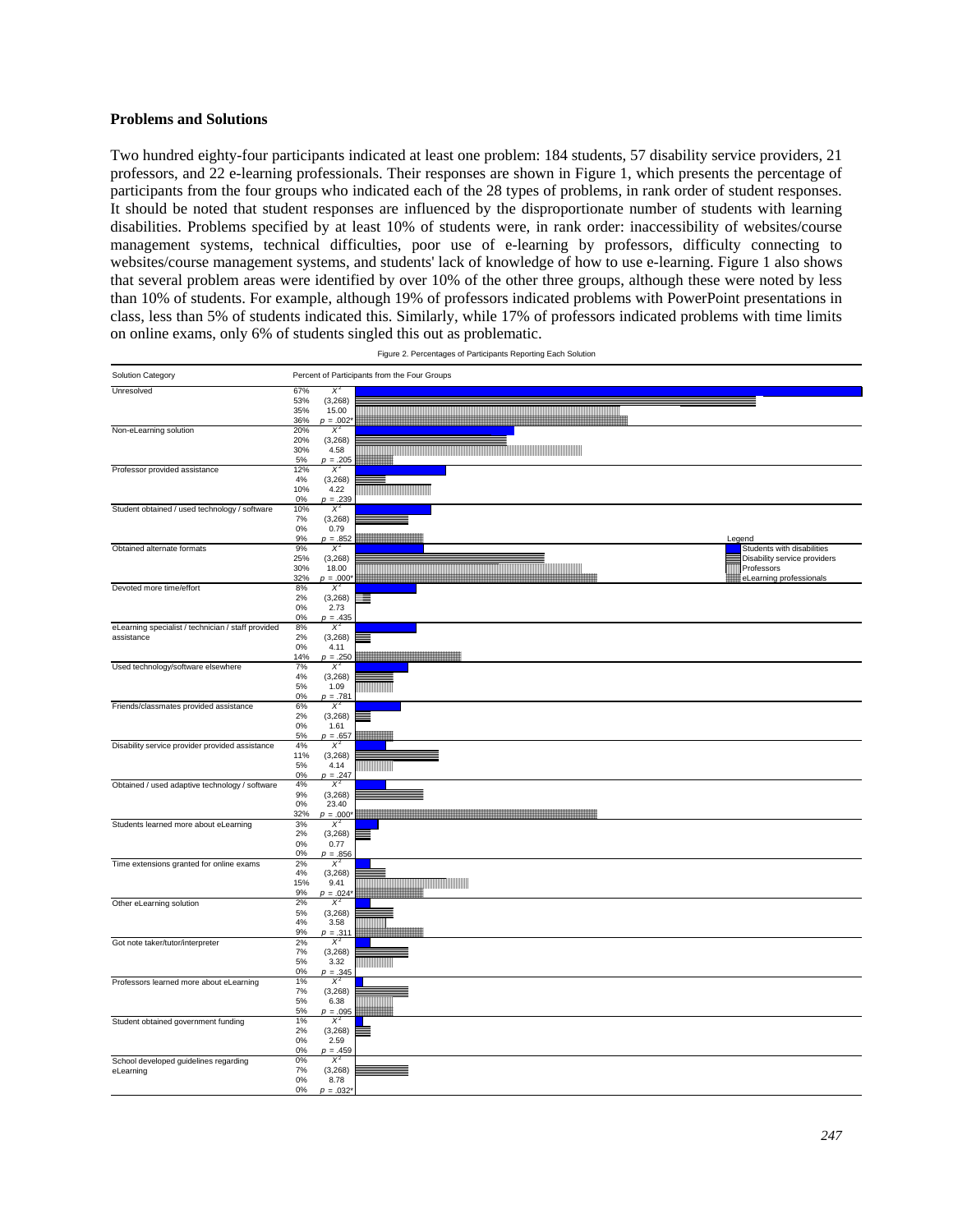Chi Square tests of independence, detailed in Figure 1, show significant findings on five comparisons: technical difficulties (frequently noted by students but not other groups), inaccessibility of course materials (e-learning professionals were most likely to think this is a problem and disability service providers least likely), professors' lack of knowledge about how to make e-learning accessible (students were least likely to think this was problematic), lack of technical support (students and e-learning professionals did not see this as problematic) and inaccessibility of computer facilities (professors were more likely to see this as problematic than the other groups).

Two hundred sixty-eight participants provided at least one Solution: 181 students, 55 disability service providers, 20 professors, and 22 e-learning professionals. Their responses are shown in Figure 2, which presents the percentage of participants from the four groups in rank order of student responses. The most common solutions, noted by at least 10% of students, are: that the problem was not resolved, that the problem was solved using a non e-learning solution, that the professor provided assistance, and that the student obtained needed computer software or hardware. It should be noted that the most common response of all groups was "unresolved," with 67% of students indicating that at least one of their three e-learning problems remained unresolved.

Chi Square tests of independence, detailed in Figure 2, show significant findings on five comparisons: problem unresolved (more frequently noted by students and professors than the other two groups), student obtaining alternate formats (least frequently noted by students), students obtaining adaptive technology (most frequently noted by elearning professionals), time extensions for online exams (least frequently noted by students and disability service providers), and the school developing accessibility guidelines (noted exclusively by disability service providers). Figure 2 also shows that several solutions were identified by over 10% of one the other three groups, although these were noted by less than 10% of students. For example, although 11% of disability service providers indicated that a campus based disability service provider provided assistance, only 4 % of students indicated this. Similarly, although 14% of e-learning professionals indicated that an e-learning professional provided assistance, only 8% of students, 2% of disability service providers and none of the professors cited this as a solution.

| Problem                                                                                                             | Number of<br>Problem- | Most Common Solution                              |            | Second Most Common Solution                                         |            | Third Most Common Solution                         |     | Fourth Most Common Solution                                         |     |
|---------------------------------------------------------------------------------------------------------------------|-----------------------|---------------------------------------------------|------------|---------------------------------------------------------------------|------------|----------------------------------------------------|-----|---------------------------------------------------------------------|-----|
|                                                                                                                     | Solution<br>Pairs     | Outcome                                           | %          | Outcome                                                             | %          | Outcome                                            | %   | Outcome                                                             | %   |
| <b>Students</b>                                                                                                     |                       |                                                   |            |                                                                     |            |                                                    |     |                                                                     |     |
| 1 Inaccessibility of websites / course<br>management systems                                                        | 41                    | Unresolved                                        | 61%        | Professor provided<br>assistance                                    | 12%        | Devoted more time/effort                           | 7%  |                                                                     |     |
| 2 Technical difficulties                                                                                            | 38                    | Unresolved                                        | 32%        | eLearning specialist /<br>technician / staff provided<br>assistance | 8%         | Student obtained / used<br>technology / software   | 8%  | Used technology /<br>software elsewhere                             | 8%  |
| 3 Poor use of eLearning by professors                                                                               | 31                    | Unresolved                                        | 87%        | Professor provided<br>assistance                                    | 10%        |                                                    |     |                                                                     |     |
| 4 Students' lack of knowledge of how to use<br>eLearning                                                            | 27                    | Unresolved                                        | 33%        | Devoted more time/effort                                            | 19%        | Disability service provider<br>provided assistance | 11% | eLearning specialist /<br>technician / staff<br>provided assistance | 11% |
| 5 Difficulty connecting to websites/ course<br>management systems                                                   | 26                    | Unresolved                                        | 31%        | eLearning specialist /<br>technician / staff provided<br>assistance | 15%        | Devoted more time/effort                           | 15% |                                                                     |     |
| Disability service providers<br>1 Inaccessibility of websites / course                                              |                       | Unresolved                                        |            |                                                                     |            |                                                    |     |                                                                     |     |
| management systems                                                                                                  | 28                    |                                                   | 50%        | School developed quidelines<br>regarding eLearning                  | 14%        | Disability service provider<br>provided assistance | 11% | Non-eLearning solution 11%                                          |     |
| 2 Inaccessibility of course notes/materials<br>3 Inaccessibility of PowerPoint / data<br>projection during lectures | 9<br>9                | Unresolved<br>Unresolved                          | 33%<br>22% | Obtained alternate formats<br>Obtained alternate formats            | 22%<br>22% |                                                    |     |                                                                     |     |
| 4 Poor use of eLearning by professors                                                                               | 6                     | Unresolved                                        | 67%        |                                                                     |            |                                                    |     |                                                                     |     |
| 5 Inaccessibility of course notes/materials in<br>PDF                                                               | 6                     | Obtained alternate formats                        | 67%        | Unresolved                                                          | 33%        |                                                    |     |                                                                     |     |
| Professors                                                                                                          |                       |                                                   |            |                                                                     |            |                                                    |     |                                                                     |     |
| 1 Inaccessibility of websites / course<br>management systems                                                        | 5                     | Obtained alternate formats                        | 60%        |                                                                     |            |                                                    |     |                                                                     |     |
| 2 Inaccessibility of PowerPoint / data<br>projection during lectures                                                | 3                     | Obtained alternate formats                        | 67%        |                                                                     |            |                                                    |     |                                                                     |     |
| 3 Time limits of online exams/assignments                                                                           | 3                     | Time extensions granted<br>for online exams       | 67%        |                                                                     |            |                                                    |     |                                                                     |     |
| eLearning Professionals                                                                                             |                       |                                                   |            |                                                                     |            |                                                    |     |                                                                     |     |
| 1 Inaccessibility of websites / course<br>management systems                                                        | 10                    | Unresolved                                        | 30%        | eLearning specialist /<br>technician / staff provided<br>assistance | 30%        |                                                    |     |                                                                     |     |
| 2 Inaccessibility of course notes/materials                                                                         | 10                    | Obtained / used adaptive<br>technology / software | 30%        | Unresolved                                                          | 20%        | Obtained alternate formats                         | 20% |                                                                     |     |
| 3 Time limits of online exams/assignments                                                                           | 4                     | Obtained alternate formats                        | 50%        | Time extensions granted for<br>online exams                         | 50%        |                                                    |     |                                                                     |     |
| 4 Inaccessibility of audio/video material                                                                           | 3                     | Unresolved                                        | 67%        |                                                                     |            |                                                    |     |                                                                     |     |

Table 4. Problem-Solution Pairs for Top Five Problems of Each Group

 One question of interest concerned the solution for specific problems. Table 4 presents results which show that most of the common problems noted by participants, with the exception of professors, remained unresolved. This was true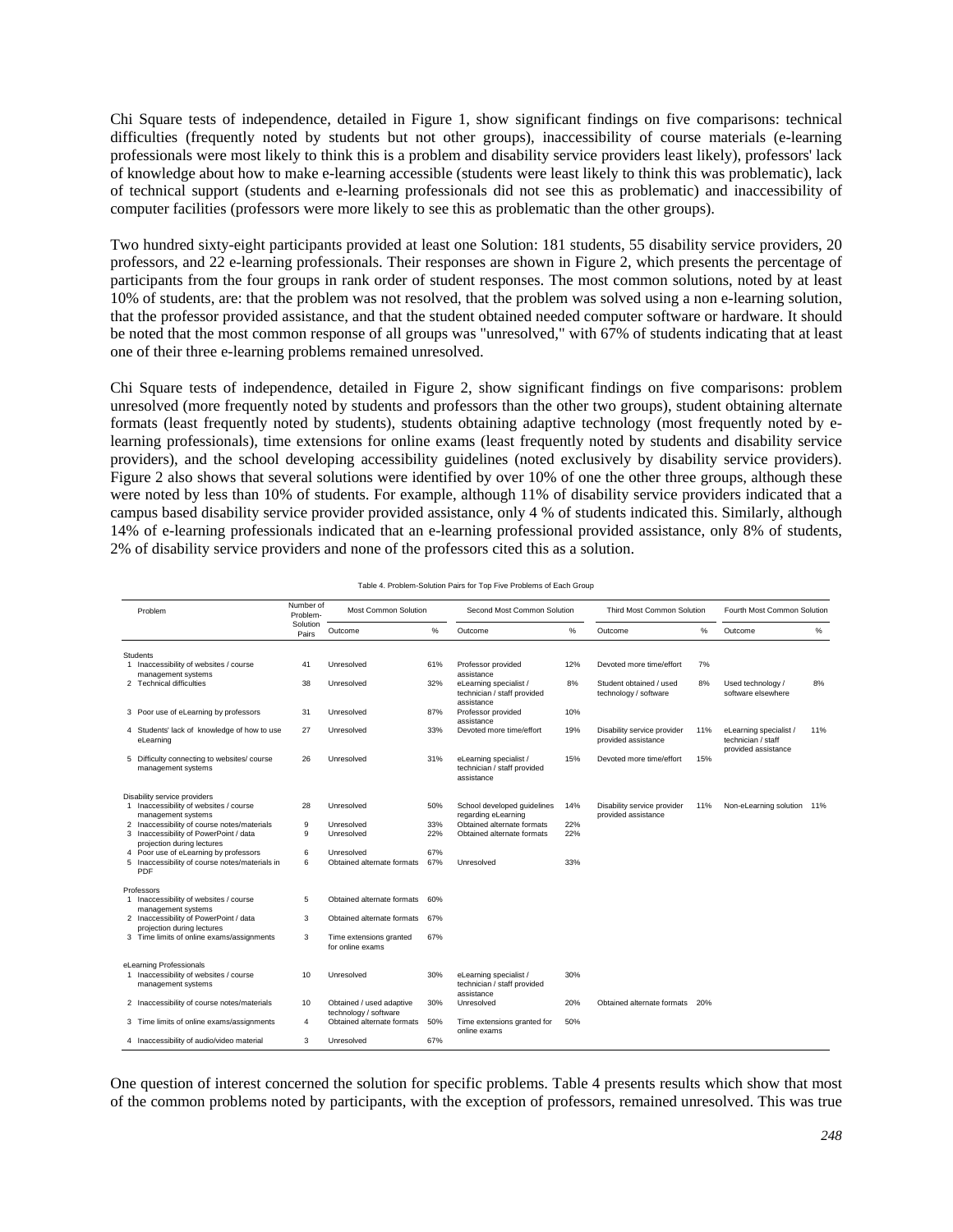for ALL of the students' top five problems, for 4 of disability service providers' and ½ of e-learning professionals' top five items.

When it comes to e-learning problems and solutions the nature of students' disabilities and impairments can have an important impact. Therefore, in Table 5 we present the most common problems and solutions for students with different disabilities. This shows that the most popular solution for students with all types of disabilities is unresolved. For most groups of students, solving e-learning problems by using non e-learning solutions was also popular. In addition to the common problems of inaccessibility of websites and course management systems and technical difficulties, which seem to pose problems for students regardless of the nature of their disability, students with learning disabilities and students with mobility impairments and arm/hand issues also had problems due to their lack of knowledge about how to use e-learning effectively. Students with psychiatric and with health issues noted problems due to poor use of e-learning by professors. Students with hearing impairments, not surprisingly, had problems related to the accessibility of audio and video materials. Students with visual impairments had problems related to the accessibility of course notes and materials, especially those in PDF. When their problem had a solution it was through non e-learning solutions, such as having someone read the materials aloud to them or through alternative formats or using adaptive technologies.

| Table 5. Common Problems and Solutions for Students with Different Disabilities |  |  |  |  |  |  |  |
|---------------------------------------------------------------------------------|--|--|--|--|--|--|--|
|---------------------------------------------------------------------------------|--|--|--|--|--|--|--|

| Student's Disability /<br>Impairment                         | Problems in Rank Order                                                                                                                                   | Solutions in Rank Order                                                                                              |
|--------------------------------------------------------------|----------------------------------------------------------------------------------------------------------------------------------------------------------|----------------------------------------------------------------------------------------------------------------------|
| Learning disability                                          | <b>Technical difficulties</b><br>Students' lack of knowledge of how to use eLearning                                                                     | Unresolved<br>Non-eLearning solution<br>Professor provided assistance                                                |
| Difficulty using hands Technical difficulties<br>and/or arms | Mobility impairment / Inaccessibility of websites / course management systems<br>Students' lack of knowledge of how to use eLearning                     | Unresolved<br>Non-eLearning solution<br>Student obtained / used technology / software                                |
| ADD/ADHD                                                     | Technical difficulties                                                                                                                                   | Unresolved                                                                                                           |
| Psychological /<br>psychiatric disability                    | Poor use of eLearning by professors<br>Difficulty connecting to websites/ course management systems                                                      | Unresolved<br>Obtained alternate formats                                                                             |
| Health / medically<br>related impairment                     | <b>Technical difficulties</b><br>Poor use of eLearning by professors<br>Inaccessibility of websites / course management systems                          | Unresolved<br>Non-eLearning solution                                                                                 |
| Deaf / hard of<br>hearing                                    | Inaccessibility of audio/video material                                                                                                                  | Unresolved<br>Professor provided assistance                                                                          |
| Visual impairment:<br>low vision                             | Inaccessibility of course notes/materials<br>Inaccessibility of websites / course management systems<br>Inaccessibility of course notes/materials in PDF | Unresolved<br>Non-eLearning solution<br>Obtained alternate formats<br>Obtained / used adaptive technology / software |
| <b>Totally blind</b>                                         | Inaccessibility of websites / course management systems<br>Inaccessibility of course notes/materials in PDF                                              | Unresolved                                                                                                           |

## **Discussion**

#### **Limitations of the Present Investigation**

There were several limitations. While the number of participants is large and diverse, the samples are neither random nor, we believe, fully representative of the populations studied. Given self-selection biases, and the fact that recruitment was carried out primarily online, we expect that the proportion of students who read online discussion lists and have experience using e-learning are over represented. Similarly, disability service providers passionate about and/or more heavily engaged in e-learning and accessibility are likely to be over sampled. And we deliberately sought out specific professors and e-learning professionals who had had experience with e-learning and students with disabilities. Even more troubling, we are unable to calculate a final "return rate" because of the manner in which we recruited participants. The use of email discussion lists as the main form of recruitment poses challenges in this regard.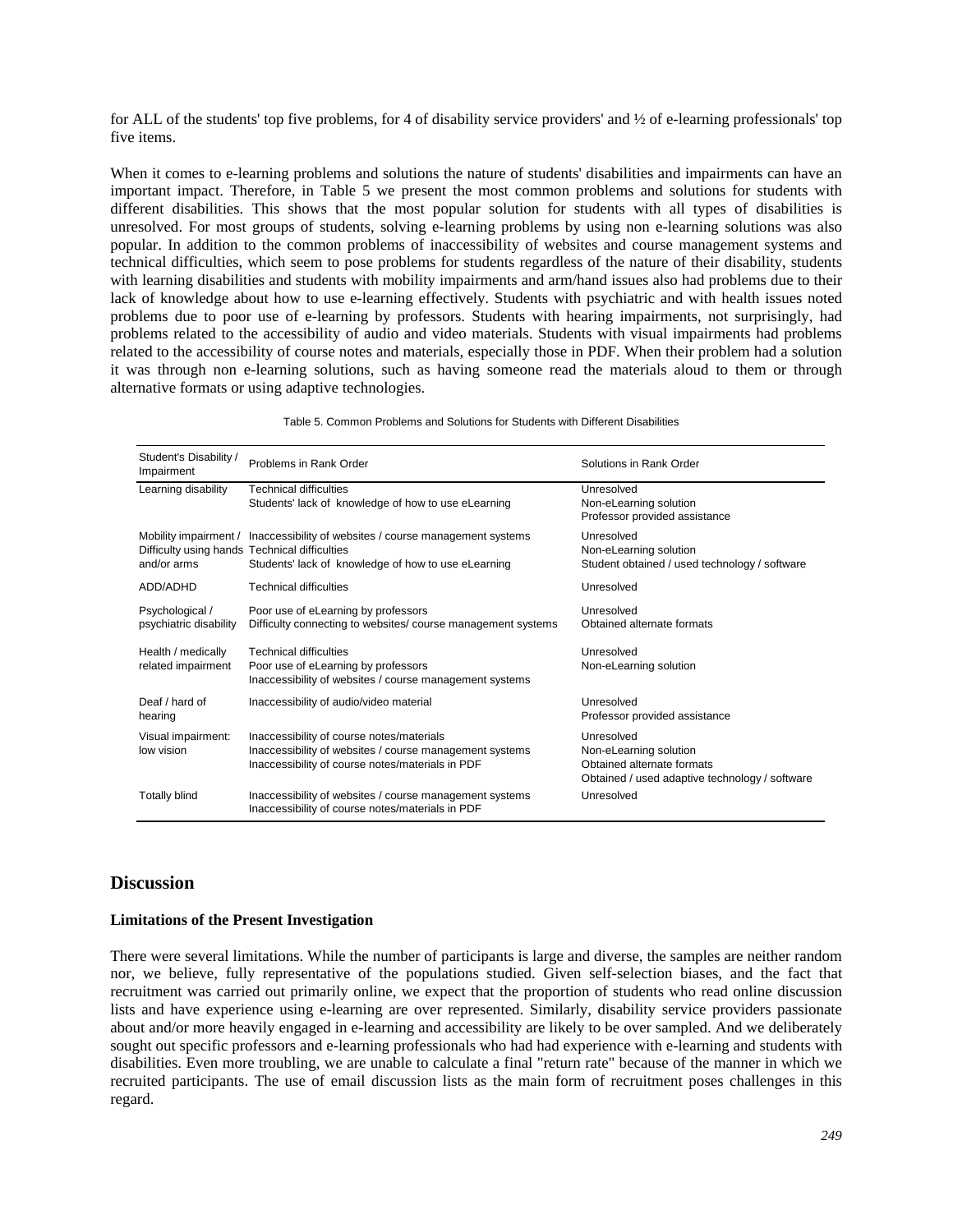Yet, available indices suggest that our samples have characteristics which resemble the realities of Canadian postsecondary education. The age range of students is normative for studies of students with disabilities (e.g., Henderson, 1999; Horn & Berktold, 1999; Killean & Hubka, 1999; Middleton, 2003). The sample contains more female than male students and disability service providers; this too, is characteristic of these populations in postsecondary institutions (e.g., Fossey et al., 2005; Sharpe et al., 2005; Michaels, Prezant, Morabito, Jackson, 2002; Statistics Canada, 2007).

#### **Findings Unique to Students**

#### *Types of Disabilities/Impairments*

The results indicate that, consistent with the findings of others (e.g., Stodden, 2006), the most common disability indicated by students was a learning disability, often coupled with attention deficit disorder/attention deficit hyperactivity disorder. Our sample also reflects the trend toward the "new clientele" of students with disabilities in postsecondary education (Fichten et al., 2006; Fiset, 2006), with many students reporting psychological/psychiatric disabilities and health/medically related impairments. Almost half of the students reported more than one disability, a finding consistent with the substantial number of students who have multiple impairments reported in the literature (e.g., Fichten et al., 2006).

#### *Adaptive Technology Use*

Over half of the sample indicated that they needed some form of adaptive technology, such as software that improves writing quality, screen reader, or dictation software to access e-learning effectively. Two-thirds of the students who used adaptive technology indicated using more than one type, suggesting the need to ensure that these can work with each other. Given the nature of students' impairments it is not surprising that the most common software that students indicated is software which helps with writing quality (e.g., WYNN, TextHelp) followed by software that reads what is on the screen (e.g., ReadPlease, Jaws), scanning and optical character recognition software (OCR - both specialized products for students with visual impairments, such as Open Book, and general use products such as OmniPage), and voice dictation software (e.g., Dragon Naturally Speaking).

#### *Benefits of e-Learning*

Consistent with the results of others (e.g., Goodman, Tiene, & Luft, 2002), students were enthusiastic about the benefits of e-learning. The most popular response, noted by over 40% of students, was the availability of online course notes. Students also noted the benefits of information anywhere and any time and the availability of online course materials other than course notes. Students also noted that e-learning allows them to work at their own pace, to study from home, and to easily communicate with peers and professors.

#### **Problems and Solutions**

#### *Commonalities Among Problems*

All groups complained of the inaccessibility of websites and course/learning management systems (CMS). This was the most common problem reported by all four groups of participants. Problems reported with these is hardly surprising given that these are the most popular means of delivering e-learning in postsecondary education (Malik, Asuncion, & Fichten, 2005). Of course, this type of problem can reflect both accessibility and usability issues with CMS systems, such as WebCT, as well as problems with course websites developed by individual professors, departments and schools. In addition, problems experienced can be due both to software issues as well as to content put into a CMS and websites. Content is often designed by professors, departments, and schools, as well as by evendors such as the producers of course textbooks. So difficulties in this realm could be due, for example, to accessibility issues directly related to the CMS (e.g., a chat interface which cannot be accessed using dictation software); to usability issues such as the 10 frames inserted by a course text book publisher into a WebCT shell; and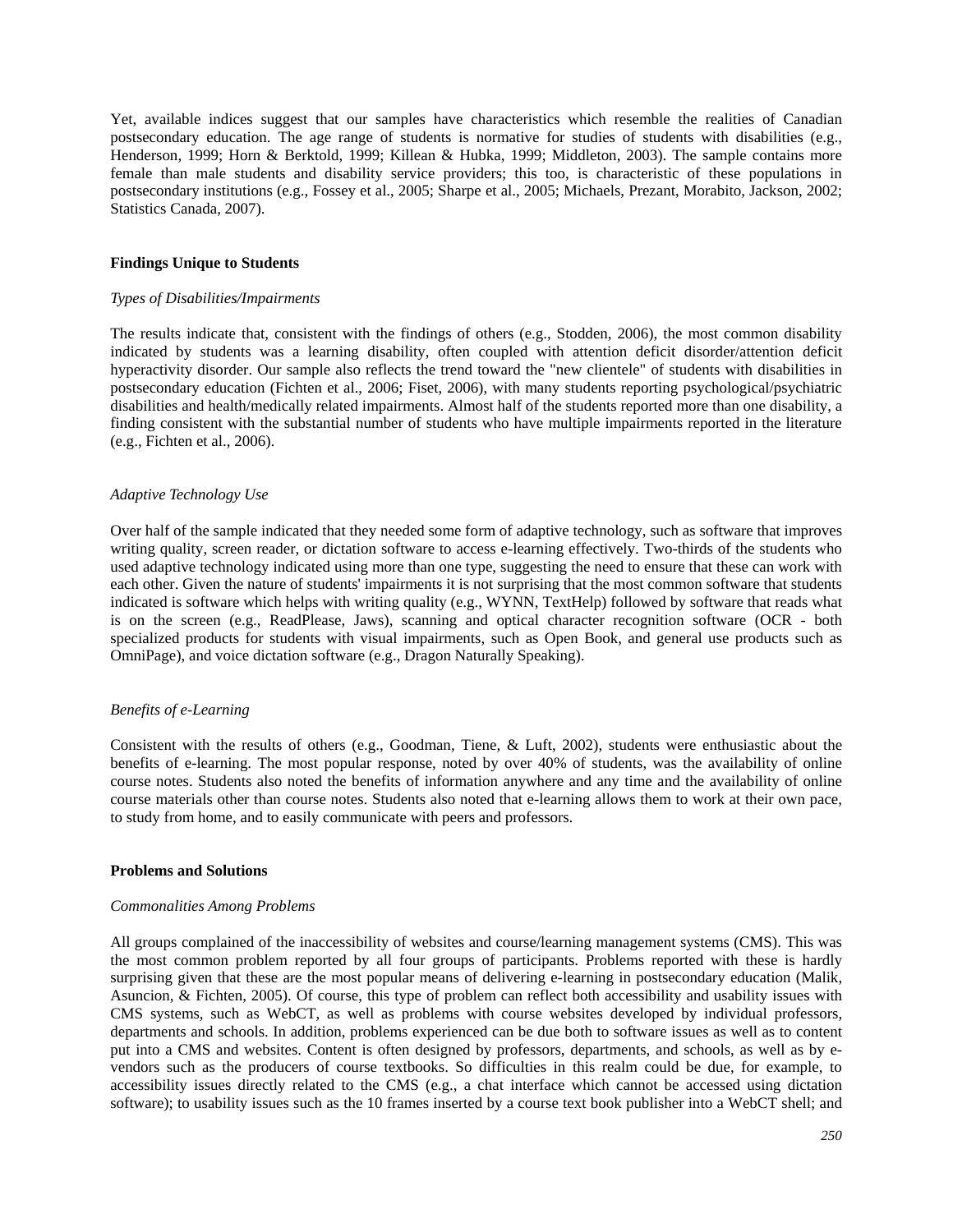to inaccessible content, such as image based PDFs which cannot be read by screen reading software and video clips without captioning (subtitles). Other issues noted by participants included difficulties using some websites by screen reading technologies, confusing structures for web pages for students with learning disabilities, problems with fixed font size of materials on websites, and problems for students with visual impairments to access online maps and images.

Another problem area identified by all groups relates to accessibility of audio and video materials. Online and textbook-related video clips as well as "taped" lectures are becoming commonplace. Although most free computer based video players (e.g., Windows Media Player) are capable of displaying closed captions (similar to subtitles in movies), most digital videos needed by students are not captioned, making them inaccessible to students with hearing impairments. The absence of a description about what is going on in the video causes accessibility problems for many students with visual impairments. The same is true for online lectures and other multimedia materials which are generally not captioned, described, or accompanied by written materials such as a text file. This type of problem also arises in video and audio chats.

All groups also found inflexible time limits to complete activities built into online exam and assignment CMS products problematic. In many schools, students with a variety of disabilities are entitled to additional time to complete the tests and assignments (e.g., Harding, Blaine, Whelley, & Chang, 2006; Sharpe, et al., 2005). But faculty can usually specify only one time duration for all students in most online evaluation systems, making the allocation of additional time impossible.

PowerPoint and data projection during lectures can also pose accessibility problems for students, mainly for those with visual and hearing impairments. Students with visual impairments, of course, experience difficulty seeing the presentation while those with hearing impairments have difficulty following the onscreen presentation and taking notes at the same time. These students also have problems viewing both the presentation as well as the professor's lips (or the sign language interpreter) at the same time, especially with the lights off.

Another area identified by all groups concerns problems with course notes and materials in PDF. The problem with PDF is that its accessibility is dependent on how the PDF was made. Faculty often scan old, heavily annotated documents and articles and distribute these to students in PDF format. Scanning produces a PDF document consisting of "images" of the scanned pages — these cannot be edited and sections cannot be copied and pasted. Students who use screen reading technologies cannot access these documents since there are no words to read. Such PDFs need to be rendered into electronic text by optical character recognition (OCR) software. But this works very poorly if the original paper version had been heavily annotated or underlined or if it had already been photocopied several times. Similarly, unless specifically marked-up to be accessible, documents with multiple columns and those with tables and figures, even when made into PDF from clean originals, can create difficulties because of the way in which screen readers handle this kind of text.

All groups also identified lack of needed adaptive technologies as problematic. This can be missing in the school's specialized as well as general use computer labs and can leave students with disabilities merely sitting in class while their peers are engaged with the e-learning materials provided by the professor. Participants noted problems such as inadequate numbers of adapted keyboards, insufficient site licenses for adaptive computer technologies, and difficulties caused by the inability to install adaptive software on locked work stations.

## *Problems Unique to Each Group*

In many cases, some but not all groups identified a specific item as problematic. Best seen in Figure 1, these generally reflect the respondent's perspective (e.g., end-user vs. campus professional). Disability service providers, whose role sees them responsible for accommodating students with disabilities and acting as an advocate for them on campus, are most likely to deal with problems that students, sometimes in collaboration with their professors, cannot resolve. Problems they face are likely to be different from those confronting students or the other groups. For example, they may find problems experienced by students who are blind as especially problematic, even though there are few students with this disability on campus. Professors generally experience problems in the context of their own courses and students. So the types of problems and solutions they indicated reflect the types of e-learning they use and the disabilities of students in their classes. Similarly, e-learning professionals are more likely to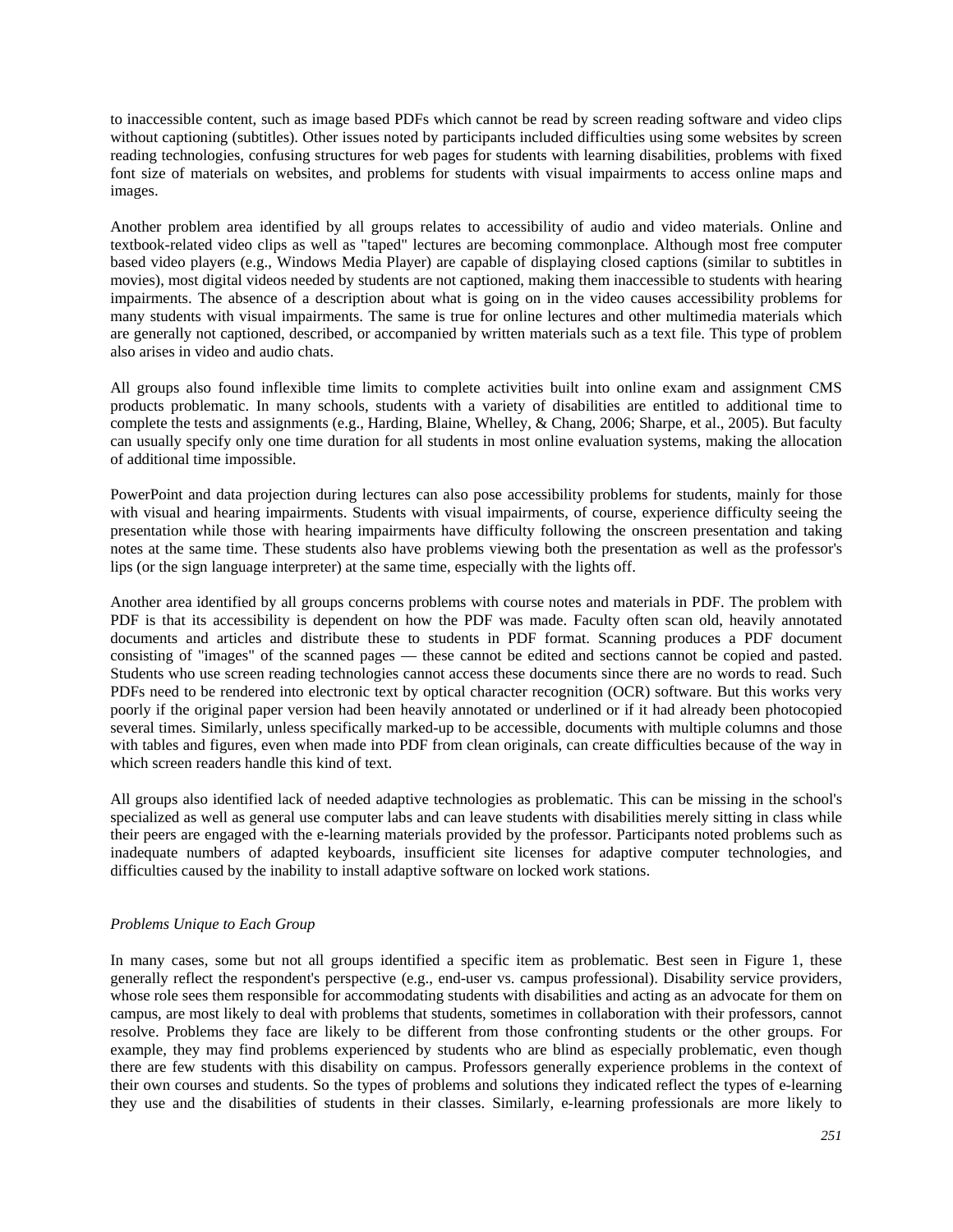experience systemic problems and technical issues that the other groups are not familiar with. They also have limited direct contact with students in general, and with students with disabilities in particular.

Students described technical difficulties using e-learning and problems connecting to websites and course management systems They also had problems downloading and opening files, they had difficulties with web pages that would not load, and video clips that took long times to download. They also noted poor use of e-learning by professors. Commonly reported issues were: the professor does not get the material onto the website on time; course notes online are incomplete; in class PowerPoint presentations are delivered too quickly. Students also indicated that they themselves also lack knowledge about how to use e-learning (e.g., not knowing how to log in or use the CMS, finding web searches for learning materials complicated, needing to learn to use online learning technologies). Many of these problems are probably shared by nondisabled students and research comparing e-learning problems and solutions of students with and without disabilities is needed for comparison.

Disability service providers, who are generally responsible for arranging accommodations for students with disabilities, also wrote about poor use of e-learning by professors. They also identified problems with poor accessibility of course notes and materials in formats other than PDF. For example, interactive mathematics graphs, inaccessible maps and images, and problematic supplementary materials provided by e-vendors such as CD based crossword puzzles and online flash cards and practice tests.

Professors noted problems that are likely to be brought to their attention by their students. These were all raised by members of the other groups.

E-learning professionals, perhaps because they are the ones to whom all others turn when other avenues have been exhausted, failed to mention many of the problems raised by students and disability service providers. They did, however, note difficulties with inaccessible course notes and materials (36% noted this as a problem).

#### *Solutions*

The results show that the most common response, for all four groups, was "unresolved" with 67% of students, 53% of disability service providers, 36% of e-learning professionals and 35% of professors indicating that at least one of their three e-learning problems remained unresolved. Solving an e-learning problem with a non e-learning solution (e.g., taking course materials home to have the student's husband read the materials aloud, writing an exam at a different time from the rest of the class) ranked next in popularity for all groups except e-learning professionals. The student obtaining alternate formats was a popular response for most groups, except for students, who were least likely to note this as a solution to their problem.

Again, certain solutions were noted by some but not all groups of respondents. For example, the professor providing assistance was mentioned relatively frequently by both students and professors. E-learning professionals indicated that an e-learning staff member provided assistance (e.g., fixing logins, altering time frameworks for exams). Disability service providers indicated that a campus disability service provider provided assistance. Because of their vantage point, professors, disability service providers, and e-learning professionals are more likely to be aware of their own contribution to solving problems than the contributions of others (Fichten, 1984).

Obtaining or using adaptive technology was seen as solving the problem by a large proportion of e-learning professionals, but by virtually none of the other groups. Examples include: use of video equipment that enlarges the instructor's face to help a student lip read, converting an online exam to an alternate format that was accessible to the student, and scanning PDFs and distributing the CDs to students. The problem being resolved by providing time extensions for online exams was a popular option mainly for professors.

#### *Problem-Solution Pairs*

We wanted to find out whether certain problems were more easily resolved than others. To do this we inspected solutions to problems noted frequently by each participant group. As expected, most problems remained unresolved. For problems identified by students where a solution was found the results indicate that inaccessibility of websites and professors' poor use of e-learning were resolved by professors and that technical difficulties and problems connecting to websites and course/learning management systems were resolved by e-learning specialists. Disability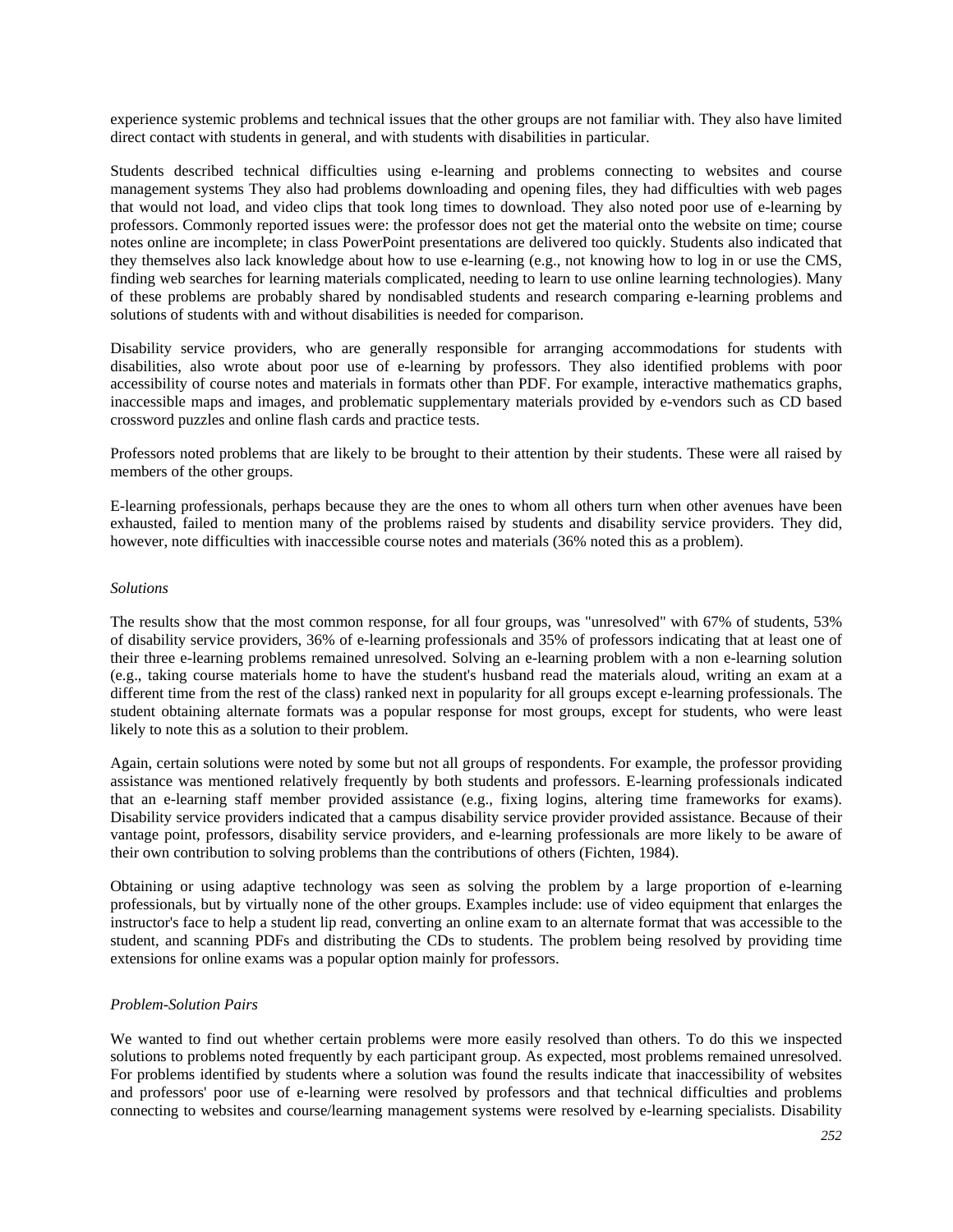service providers', professors', and e-learning professionals' problems related to inaccessibility of course notes and PowerPoint and data projection were resolved by obtaining alternate formats.

### *Problems and Solutions of Students with Different Disabilities/Impairments*

Because the nature of students' impairments was also likely to influence problems and solutions we also investigated how problems noted by students with different impairments were resolved. The results show that students with learning disabilities indicated experiencing technical difficulties and problems caused by their own lack of knowledge about how to use e-learning. This was also true for students with mobility impairments and difficulty using their hands and/or arms, but these students also noted problems related to inaccessible course/learning management systems. Students with attention deficit and/or attention deficit hyperactivity disorder experienced technical difficulties most often as did students with health and medically related impairments. But this latter group of students also noted problems with poor use of e-learning by professors and inaccessibility of websites and CMS. Students with psychological/psychiatric disabilities also noted poor use of e-learning by professors as well as difficulty connecting to websites and CMS. It was not surprising to find that students with hearing impairments experienced problems with inaccessibility of digital audio and video materials and that students with visual impairments noted problems with inaccessibility of course notes/materials, especially those in PDF as well as problems related to the accessibility of websites and CMS.

## **Recommendations**

### **Training**

One means of addressing problems involving inaccessibility of websites and course management systems, of elearning broadly, and of specific materials, such as course notes and audio and video clips is through training of professors. Many colleges and universities already offer training on how to integrate e-learning in teaching and on how to use specific e-learning tools. Developing a module, as a start, on how to make e-learning accessible, and integrating this into existing training, would, at a minimum, begin sensitizing faculty and staff on the issues. Other, more targeted sessions can be considered on specific topics, such as how to make a website or PDF file accessible, based on needs. There are numerous online resources to act as a starting-point (e.g., EASI < http://easi.cc/>, DO-IT <www.washington.edu/doit/>, and WebAIM <www.webaim.org/>).

Similarly, to address students' concerns about their lack of knowledge on how to use e-learning, any existing training opportunities available to students at large on e-learning use should be promoted to students with disabilities as well. It goes without saying that such training would need to be accessible to these students.

## **Adopt e-Learning Accessibility Guidelines**

Colleges and universities should consider developing and adopting e-learning accessibility guidelines that address both in-house development of e-learning as well as purchases of e-learning products and technology. Wording of these should be in language that is readily understood by faculty (Gabrielli, Mirabella, Kimani, & Catarci, 2006). Like training, having such guidelines in place would help resolve problems with inaccessible websites and other elearning tools and materials, and would inform those making purchasing decisions about the need to select the most accessible product. Of course, it goes without saying that the strength of such guidelines would be based on the commitment demonstrated by those who lead and/or champion e-learning on campus.

#### **Proactively Engage On-campus Accessibility Experts**

Whether it is testing a new e-learning tool with end-users or running a committee whose focus is e-learning, ensure that accessibility is represented. In the case of end-user testing, actively seek out and invite students with different disabilities to participate in such activities. Who better to identify possible accessibility issues then the users themselves? Such users can provide first-hand insight into potential accessibility problems, particularly if they require the use of adaptive hardware or software to interact with the e-learning. In the case of committees, engage,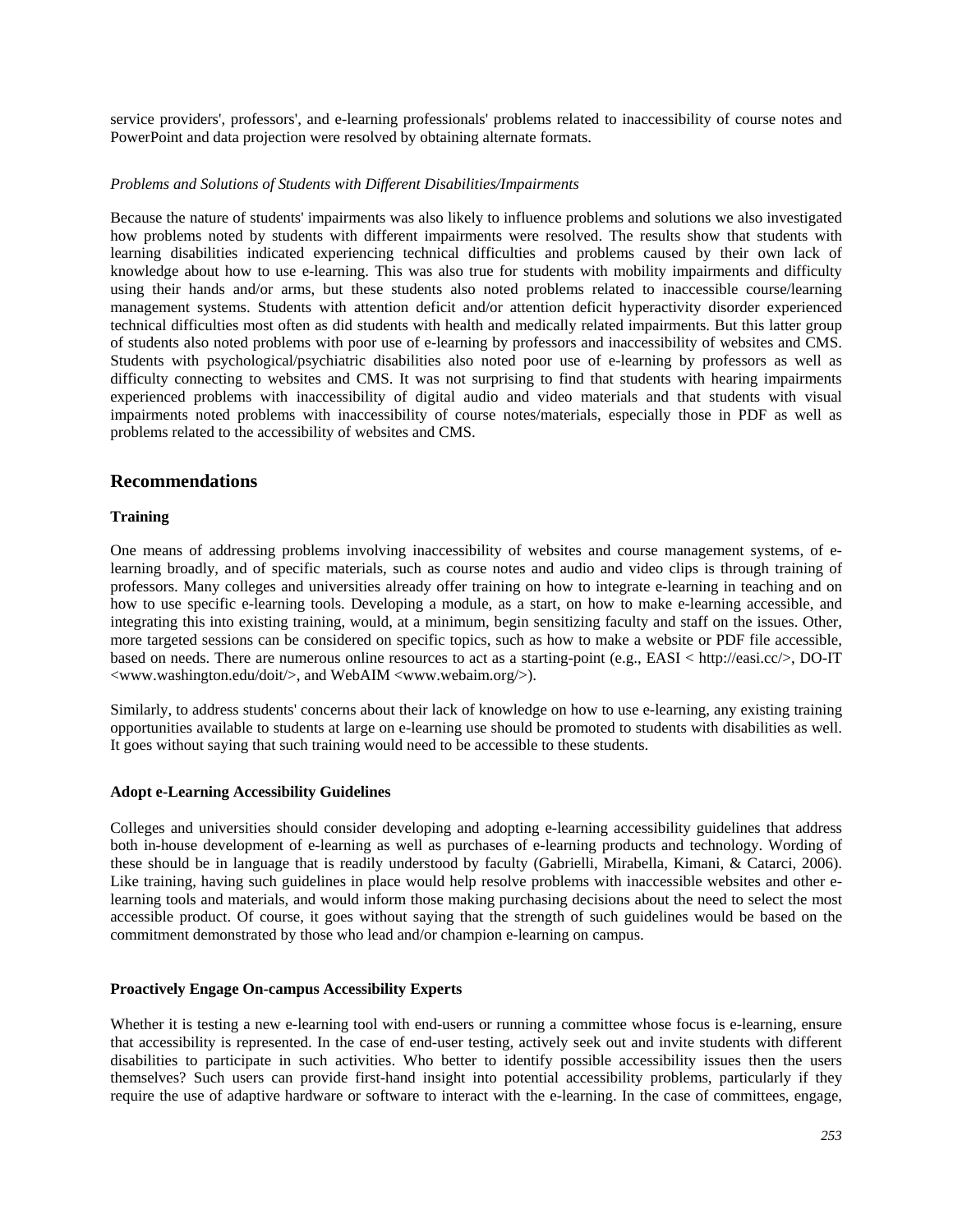where possible, someone who is accountable for supporting students with disabilities so that accessibility interests are on the table. At a minimum, make sure that accessibility is a standing agenda item, so that any issues can be raised on a regular basis. Both of these activities not only increase the visibility and awareness of accessibility in the e-learning context, but they also help bring to light problems such as those raised by study participants.

The fact that "unresolved" was the most frequently noted solution to addressing e-learning accessibility problems by all four groups of participants cannot go unmentioned. While not within the scope of this study, it is critical to understand the implications of this finding given the prevalence of e-learning use in colleges and universities today. How is this impacting on the ability of students with disabilities to succeed academically and to compete and participate on a level playing-field with their non-disabled peers? Why do problems remain unresolved? Is it the reluctance of institution's to take steps to make accessibility a requirement for professors? Is it poor accessibility of the products produced by e-vendors, such as software developers and book publishers? Or is there a knowledge gap that needs to be closed? These are fundamental questions that postsecondary institutions have a shared responsibility to answer.

## **Conclusions**

During the last decade there has been tremendous development and interest in e-learning on campus. While our research shows the many benefits of e-learning, such as the availability of online course notes, there are also problems. Chief among these are problems related to inaccessibility of websites and course management systems. Our study also illustrates that problem experiences differ among the four groups of stakeholders in our study. This is most likely attributable to the differing roles and levels of interaction with accessibility of e-learning that each group has. That being said, the most commonly cited response to solving e-learning problems by all four groups was "unresolved." This is a cause for concern given the prevalence of e-learning use on campus. It is the charge to all postsecondary stakeholders to ensure that e-learning technologies continue to benefit rather than hamper students with all types of disabilities and that accessibility gains are maintained and built upon.

## **Acknowledgements**

Funding for this research was provided by the Social Sciences and Humanities Research Council of Canada (SSHRC), the Dis-IT Research Alliance, and the Canadian Council on Learning. The research was carried out with the collaboration of our partners: the Adaptech Research Network, NEADS, AQEIPS, CADSPPE, and AQICEBS.

## **References**

Abrami, P. C., Bernard, R. M., Wade, C. A., Schmid, R. F., Borokhovski, E., Tamim, R., Surkes, M., Lowerison, G., Zhang, D., Nicolaidou, I., Newman, S., Wozney, L., & Peretiatkowicz, A. (2006). A review of eLearning in Canada: A rough sketch of the evidence, gaps and promising directions. *Canadian Journal of Learning and Technology*, *32* (3). Retrieved April 11, 2009, from http://www.cjlt.ca/index.php/cjlt/article/view/27/25.

Asuncion, J. V., Fichten, C. S., & Barile, M. (2007). Which forms of eLearning are accessible to Canadian postsecondary students with disabilities? *Communiqué, 7* (3), 36.

Bissonnette, L. A. (2006). *Teaching and learning at Concordia University: Meeting the evolving education needs of faculty in providing access for university students with disabilities*, Doctoral dissertation, Concordia University, Canada.

Bohman, P. (2007). Cultivating and maintaining web accessibility expertise and institutional support in higher education. *ATHEN e-Journal, 2*, retrieved February 27, 2009, from http://athenpro.org/book/print/55.

Burgstahler, S., Corrigan, B., & McCarter, J. (2005). Steps toward making distance learning accessible to students and instructors with disabilities. *Information Technology and Disabilities*, *11* (1), retrieved May 9, 2009, from http://people.rit.edu/easi/itd/itdv11.htm.

Canadian Council on Social Development (2004). *Disability information sheet No. 16: Workers with disabilities and the impact of workplace structures*, retrieved March 14, 2009, from http://www.ccsd.ca/drip/research/drip16/drip16.pdf.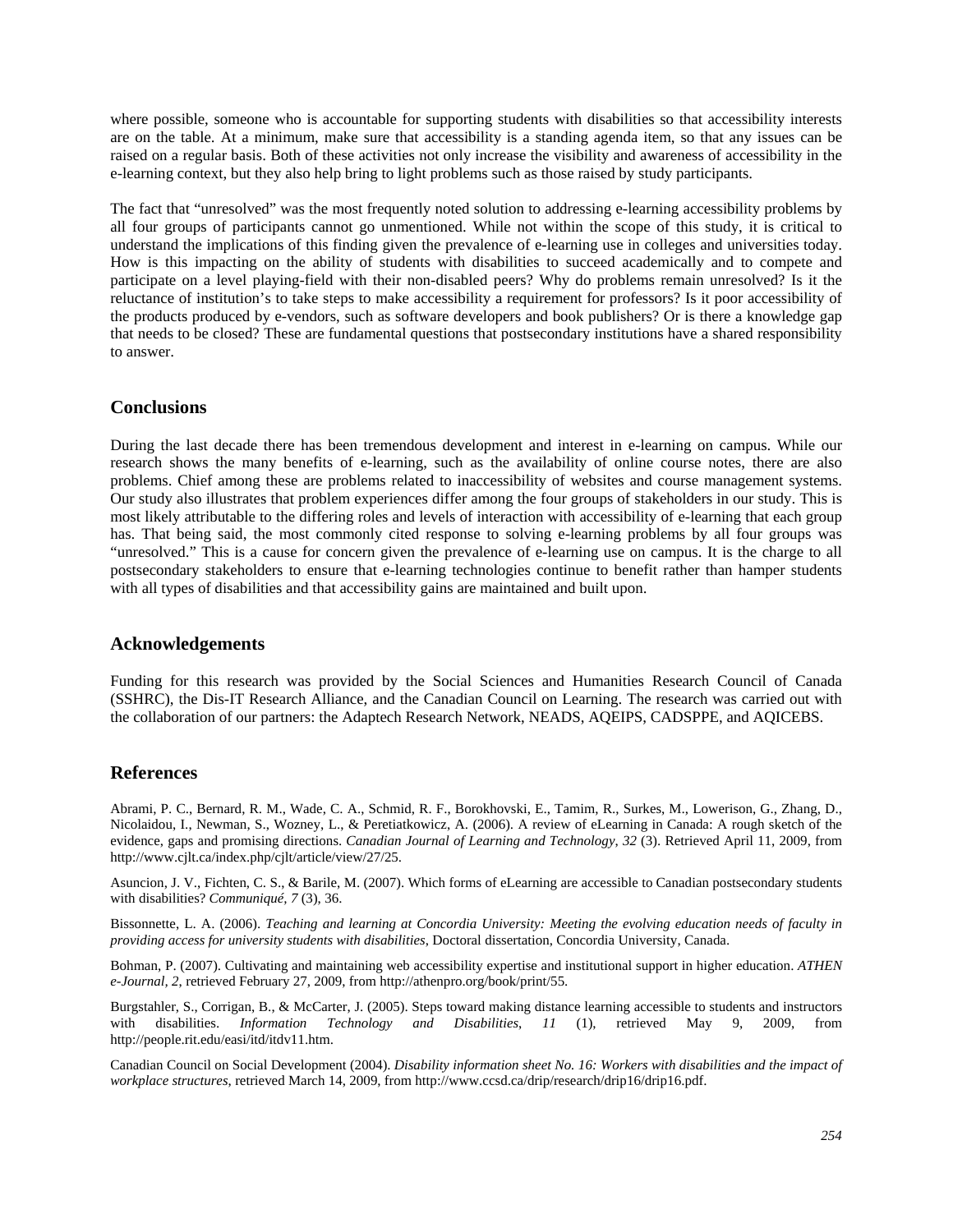Debenham, M. (2002). *Computer-Mediated Communication (CMC) and disability support: Addressing barriers to study*, retrieved September 12, 2009, from http://www.techdis.ac.uk/index.php?p=3\_10\_17.

Di Iorio, A., Feliziani, A. A., Mirri, S., Salomoni, P., & Vitali, F. (2006). Automatically producing accessible learning objects. *Educational Technology & Society, 9* (4), 3-16.

Ezziane, Z. (2007). Information technology literacy: Implications on teaching and learning. *Educational Technology & Society, 10* (3), 175-191.

Fichten, C. S. (1984). See it from my point of view: Videotape and attributions in happy and distressed couples*. Journal of Social and Clinical Psychology*, *2*, 125-142.

Fichten, C. S., Asuncion, J., Barile, M., Fossey, M. E., & Robillard, C. (2001). Computer technologies for postsecondary students with disabilities I: Comparison of student and service provider perspectives. *Journal of Postsecondary Education and Disability, 15* (1), 28–58.

Fichten, C. S., Asuncion, J., Barile, M., Fossey, M., & De Simone, C. (2000). Access to educational and instructional computer technologies for postsecondary students with disabilities: Lessons from three empirical studies. *Journal of Educational Media, 25*  (3), 179-201.

Fichten, C. S., Barile, M., & Asuncion, J. V. (1999). *Learning technologies: Students with disabilities in postsecondary education*, Final report to the Office of Learning Technologies. Ottawa: Human Resources Development Canada, retrieved September 7, 2009, from http://www.eric.ed.gov/ERICDocs/data/ericdocs2sql/content\_storage\_01/0000019b/80/15/da/77.pdf.

Fichten, C. S., Jorgensen, S., Havel, A., & Barile, M. (2006). *College students with disabilities: Their future and success* - Final report presented to FQRSC. Montréal: Adaptech Research Network, Dawson College.

Fiset, D. (2006). *Global de la clientèle desservie pour la région Ouest à la session Automne 2004*, Montréal: Cégep du Vieux Montréal.

Fossey, M. E., Asuncion, J. V., Fichten, C. S., Robillard, C., Barile, M., Amsel, R., Prezant, F., & Morabito, S. (2005). Development and validation of the Accessibility Of Campus Computing For Students With Disabilities Scale (ACCSDS). *Journal of Postsecondary Education and Disability*, *18* (1), 23-33.

Gabrielli, S., Mirabella, V., Kimani, S., & Catarci, T. (2006). A boosting approach to econtent development for learners with special needs. *Educational Technology & Society, 9* (4), 17-26.

Goodman, G., Tiene, D., & Luft, P. (2002). Adoption of assistive technology for computer access among college students with disabilities. *Disability and Rehabilitation*, *24* (1,2,3), 80-94.

Harding, T., Blaine, D., Whelley, T. A., & Chang, C. (2006). A comparison of the provision of educational supports to students with disabilities in AHEAD versus non-AHEAD affiliated institutions*. Journal of Postsecondary Education and Disability*, *18*  (2), 125-134.

Henderson, C. (1999). *College freshmen with disabilities: A biennial statistical profile (Statistical Year 1998)*, Washington DC: HEATH Resource Center.

Horn, L., & Berktold, J. (1999). *Students with disabilities in postsecondary education: A profile of preparation, participation and outcomes*. (NCES 1999-187), Washington, DC: U.S. Department of Education, National Center for Education Statistics.

Killean, E., & Hubka, D. (1999, July). *Working towards a coordinated national approach to services, accommodations and policies for post-secondary students with disabilities: Ensuring access to higher education and career training*, Ottawa: NEADS.

Konur, O. (2007) Computer assisted teaching and assessment of disabled students. *Journal of Computer Assisted Learning*, *23*, 207-219.

Kruse, D., Krueger, A., & Drastal, S. (1996). Computer use, computer training, and employment: Outcomes among people with spinal cord injuries. *Spine*, *21* (7), 891-896.

Malik, R., Asuncion, J. V., & Fichten, C. S. (2005). Accessibility of eLearning in Canadian postsecondary education. *Paper presented at the American Psychological Society Annual Conference*, May, Los Angeles, USA.

Middleton, E. (2003). Survey of university and college students with disabilities: Report on personal profile, academic profile and financing education. Unpublished manuscript.

Michaels, C., Prezant, F., Morabito, S., & Jackson, K. (2002). Assistive and instructional technology for college students with disabilities: A national snapshot of postsecondary service providers. *Journal of Special Education Technology, 17* (1), 5–14.

National Council on Disability. (2003). *People with disabilities and postsecondary education*, Position paper. Washington, DC: National Council on Disability. Retrieved May 4, 2009, from http://www.ncd.gov/newsroom/publications/2003/education.htm.